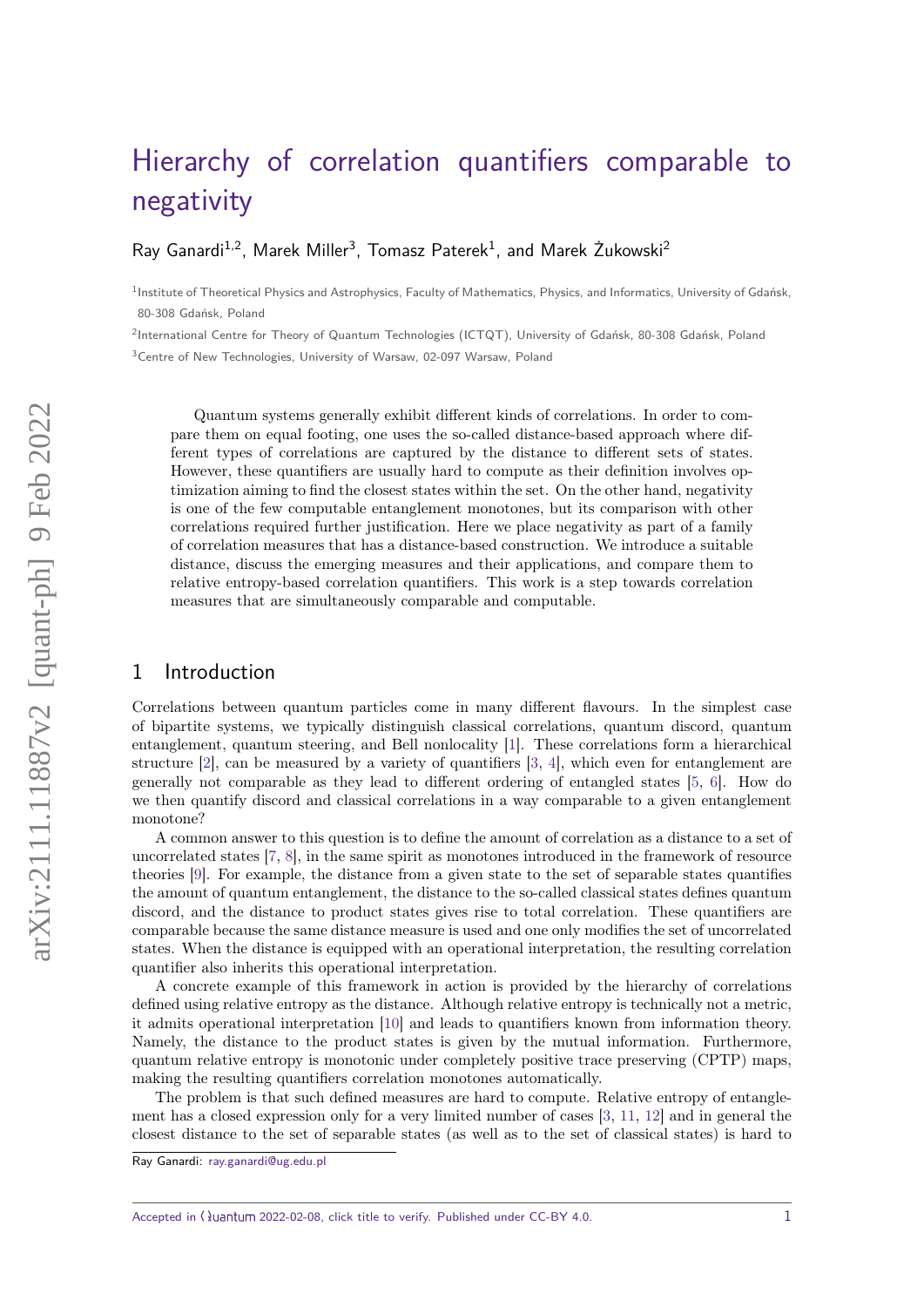find. The problem is not just with relative entropy — in fact for a long time, the only computable entanglement monotone was negativity (see Sec. XV.F in Ref. [\[3\]](#page-17-2) and comments on concurrence and  $\kappa$ -entanglement below).

Negativity is defined as the sum of negative eigenvalues after the state of a bipartite system is partially transposed [\[13](#page-17-12)[–17\]](#page-17-13). Operationally, negativity features in bounds on various quantum information measures: an upper bound to distillable entanglement [\[15\]](#page-17-14), a lower and an upper bound to entanglement cost under PPT operations [\[18,](#page-17-15) [19\]](#page-17-16), and a lower bound on entanglement dimension [\[20\]](#page-17-17). For a large class of states [\[18\]](#page-17-15) (including two qubit states [\[19\]](#page-17-16)), the relation to entanglement cost under PPT operations is even exact.

The question we attack here is quantification of other correlations in a way comparable to negativity, so that statements such as "entanglement is half of total correlations" are meaningful. We follow the distance-based approach and introduce the partial transpose distance which equals negativity for a broad class of states — we conjecture based on extensive numerical evidence that the equality holds for any state. We discuss properties of the hierarchy of quantifiers obtained using this distance and compare them to relative entropy-based quantifiers. We also present exact expressions of the resulting quantifiers for certain classes of states and discuss their applications to detection of non-decomposability and non-Markovianity of dynamics.

## Related works

The issue of comparable correlations has been addressed through the distance approach in multiple works [\[1\]](#page-17-0). For example, Refs. [\[21,](#page-17-18) [22\]](#page-17-19) study the correlations measured by Bures and Hellinger distance and Ref. [\[23\]](#page-17-20) studies correlations measured by trace distance. Although these studies are clearly useful, the resulting measures are hard to compute. They could be estimated by sampling uncorrelated states and computing the distance between the state of interest and the sampled state. This way we get upper bounds on correlation quantifiers and in principle the state of interest might not even be correlated. The current work complements these approaches by providing an easily computable lower bound to entanglement, that is negativity.

Perhaps the most prominent example of the distance approach is given by relative entropybased quantifiers. In this context one might think that since negativity captures whether partially transposed state fails to be a state, a natural "entanglement" quantifier would be relative entropy to the set of states which admit positive partial transposition (PPT states) [\[24,](#page-17-21) [25\]](#page-17-22). Recently, an approximation of relative entropy by semidefinite program (SDP) was discovered [\[26,](#page-17-23) [27\]](#page-17-24), allowing the computation of relative entropy to PPT states. The approach is based on a numerical approximation of the matrix logarithm, which allows the relative entropy to be expressed as an SDP. The present work complements this by considering a different distance measure, for which the correlations are comparable to negativity.

Another general approach to defining a hierarchy of correlations is through the use of base norms [\[28\]](#page-17-25). Indeed, the relation between negativity and base norms was noticed since the introduction of negativity [\[15\]](#page-17-14). Base norms are closely related to robustness [\[29\]](#page-17-26) and measures defined in this fashion satisfy desirable properties. Unfortunately, they also suffer from the difficult optimization problem. Additionally, they do not capture the degree of total correlation between different pure entangled states (see Appendix [A\)](#page-10-0). The main issue is base norms are defined to quantify distance to convex sets, while the set of product states is manifestly non-convex. Thus any hierarchy of correlations defined within this framework cannot include total correlation.

Ref. [\[30\]](#page-17-27) introduced a computable entanglement monotone called *κ*-entanglement, that quantifies the PPT exact entanglement cost. In Ref. [\[31\]](#page-17-28), negativity and *κ*-entanglement were shown to be members of a family of entanglement measures called *α*-negativity. These measures are related to the sandwiched *α*-Rényi relative entropy distance to the set of PPT states. By taking this distance to other sets of uncorrelated states, one could define a family of comparable quantifiers for any  $\alpha$ . However, it turns out that taking the limit  $\alpha \to 1$  collapses all obtained quantifiers to one and the same value, given by the negativity. In other words this approach does not differentiate between the different kinds of correlations in a quantum state.

Another computable entanglement monotone is concurrence [\[32\]](#page-17-29) and it is interesting to ask if correlation monotones on equal footing to concurrence could be defined via the distance approach. Indeed concurrence is equal to the Hilbert-Schmidt distance for a restricted set of states [\[33\]](#page-17-30). This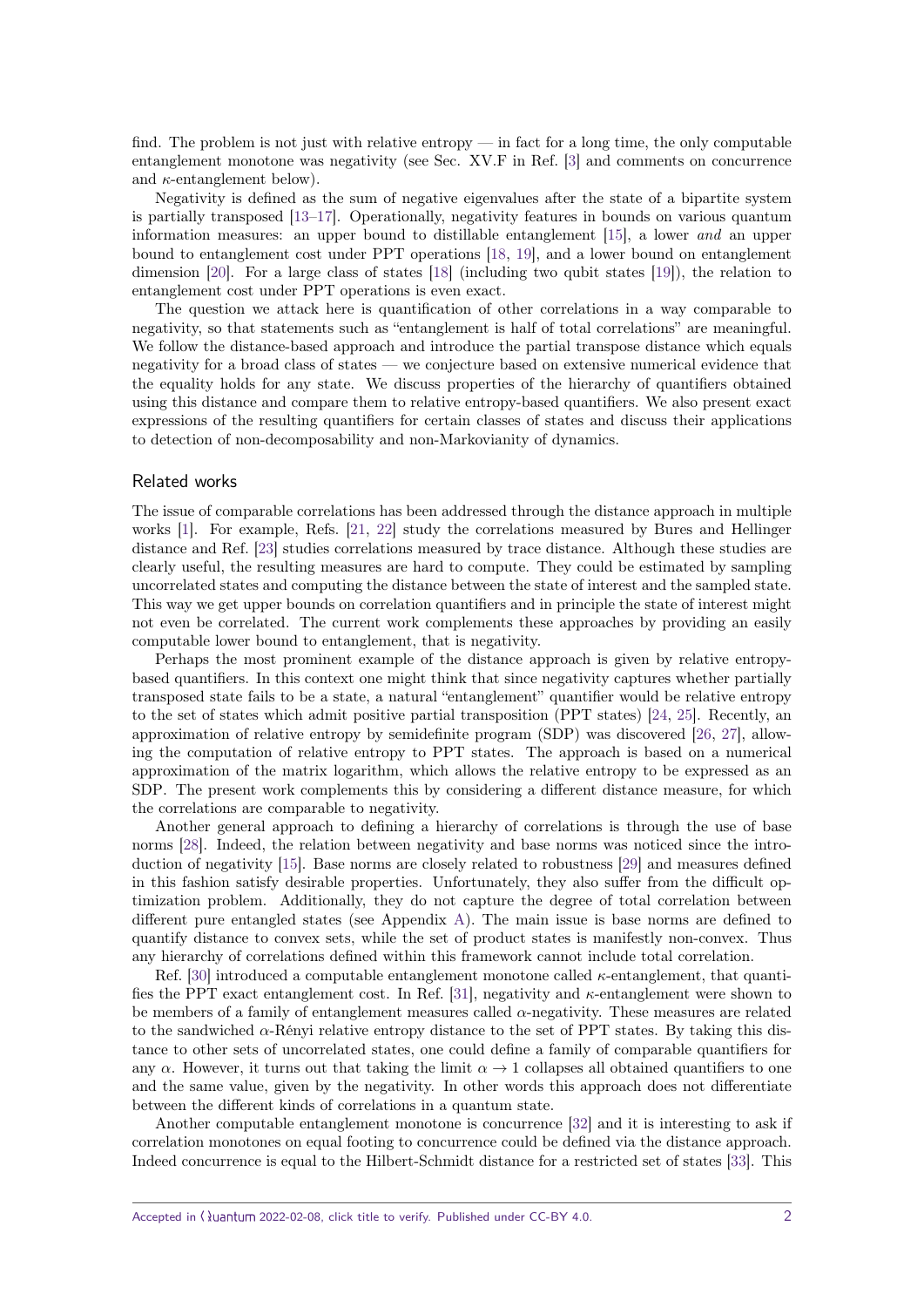suggests that quantifiers of other correlations could be defined with the help of the Hilbert-Schmidt distance. In this way Refs. [\[34,](#page-17-31) [35\]](#page-17-32) show a relation between geometric discord and negativity. However, Hilbert-Schmidt distance is well-known to be non-contractive under CPTP operations [\[36,](#page-17-33) [37\]](#page-17-34). This leads to difficulties in interpreting the resulting quantifiers as a measure of correlation. In contrast, present work introduces the family of correlations using the distance that is contractive.

#### Notation

We denote a Hilbert space by  $\mathcal{H}$ , and  $\mathcal{D}(\mathcal{H})$  denotes the set of states (density operators). Given a bipartite system  $\mathcal{H}_A \otimes \mathcal{H}_B$ , we denote partial transpose on the computational basis of  $\mathcal{H}_B$  as *TB*. The set of all partially transposed states is denoted *P T*. The trace norm of a matrix *A* is  $T_B$ . The set of all partially transposed states is denoted PT. The trace norm of a matrix *A* is defined as  $||A||_1 = \text{Tr} \sqrt{A^{\dagger} A}$ . Given a Hermitian matrix *A*, there exists a Jordan decomposition into its positive part and negative part, i.e.  $A = (A)_{+} + (A)_{-}$ , with  $(A)_{+} > 0$ ,  $(A)_{-} < 0$ , and  $(A)_{+}(A)_{-}=0.$ 

We denote the maximally entangled state as  $|\Phi\rangle = \sum_i \frac{1}{\sqrt{i}}$  $\frac{d}{dt}$  |*ii*}. A state  $\rho$  is PPT if  $\rho^{T_B} \geq$ 0, and we denote the collection of such states as *PPT*. A state  $\rho$  is classically correlated if  $\rho = \sum_{ij} p_{ij} |a_i b_j\rangle \langle a_i b_j|$  for some probabilities  $p_{ij}$  and  $\{|a_i\rangle\}, \{|b_j\rangle\}$  orthonormal bases of the local Hilbert spaces. We denote the collection of classically correlated states as *CC*. We denote the collection of product states as *Prod*. The negativity of a state  $\rho$  is defined as  $N(\rho) = \frac{1}{2} (||\rho^{T_B}||_1 - 1)$ .

## 2 Partial transpose distance

We first introduce the partial transpose distance and discuss its main properties. Then we explore its connection to negativity.

**Definition 1.** Let  $\rho, \sigma \in \mathcal{D}(\mathcal{H}_A \otimes \mathcal{H}_B)$  be two density matrices. The partial transpose distance  $d_{\mathcal{T}}(\rho, \sigma)$  *is defined as* 

$$
d_T(\rho, \sigma) = \frac{1}{2} \left\| \rho^{T_B} - \sigma^{T_B} \right\|_1.
$$
 (1)

Although the definition of partial transpose is basis-dependent, trace distance is invariant under unitaries. Therefore the partial transpose distance does not depend on the choice of basis, or which subsystem we perform the transposition on.

Note that the partial transpose distance is closely related to trace distance, and inherits many of its properties. For example, since the trace distance is a metric and partial transposition is a linear operation, the partial transpose distance is also a metric. It admits an operational interpretation in the context of data hiding. Recall the setting of Helstrom's theorem [\[38\]](#page-17-35): two states  $\rho$  and  $\sigma$  occur with equal probability  $p = \frac{1}{2}$ , and the task is to unambiguously discriminate them. This means that an agent must choose a positive operator-valued measure (POVM)  $\{M, 1-M\}$  corresponding to a generalized measurement, such that the outcome *M* occurs when the actual state is  $\rho$ , and the outcome  $1 - M$  occurs when the actual state is  $\sigma$ . The goal is to choose the measurement to maximize the probability of success, shown by Helstrom's theorem to be

$$
p_{\text{POVM}} \leq \frac{1}{2} \left( 1 + \frac{1}{2} \left\| \rho - \sigma \right\|_{1} \right). \tag{2}
$$

In data hiding, we restrict the set of allowed POVMs [\[39–](#page-17-36)[41\]](#page-18-0). For example, in PPT data hiding we are restricted to PPT POVMs, i.e. the POVM elements must be PPT operators [\[25,](#page-17-22) [42\]](#page-18-1). By following the steps that lead to the Helstrom bound, but for PPT POVMs, we find

$$
p_{\rm PPT} \le \frac{1}{2} \left( 1 + d_T(\rho, \sigma) \right). \tag{3}
$$

Since the partial transpose distance between two states can be significantly greater than 1, the bound above is in general not tight and may even be trivial. However if the states that are chosen for the hiding scheme are PPT, such as the example in [\[43\]](#page-18-2), then the partial transpose distance is bounded by 1, and we always get a non-trivial bound. As an upper bound to this task, we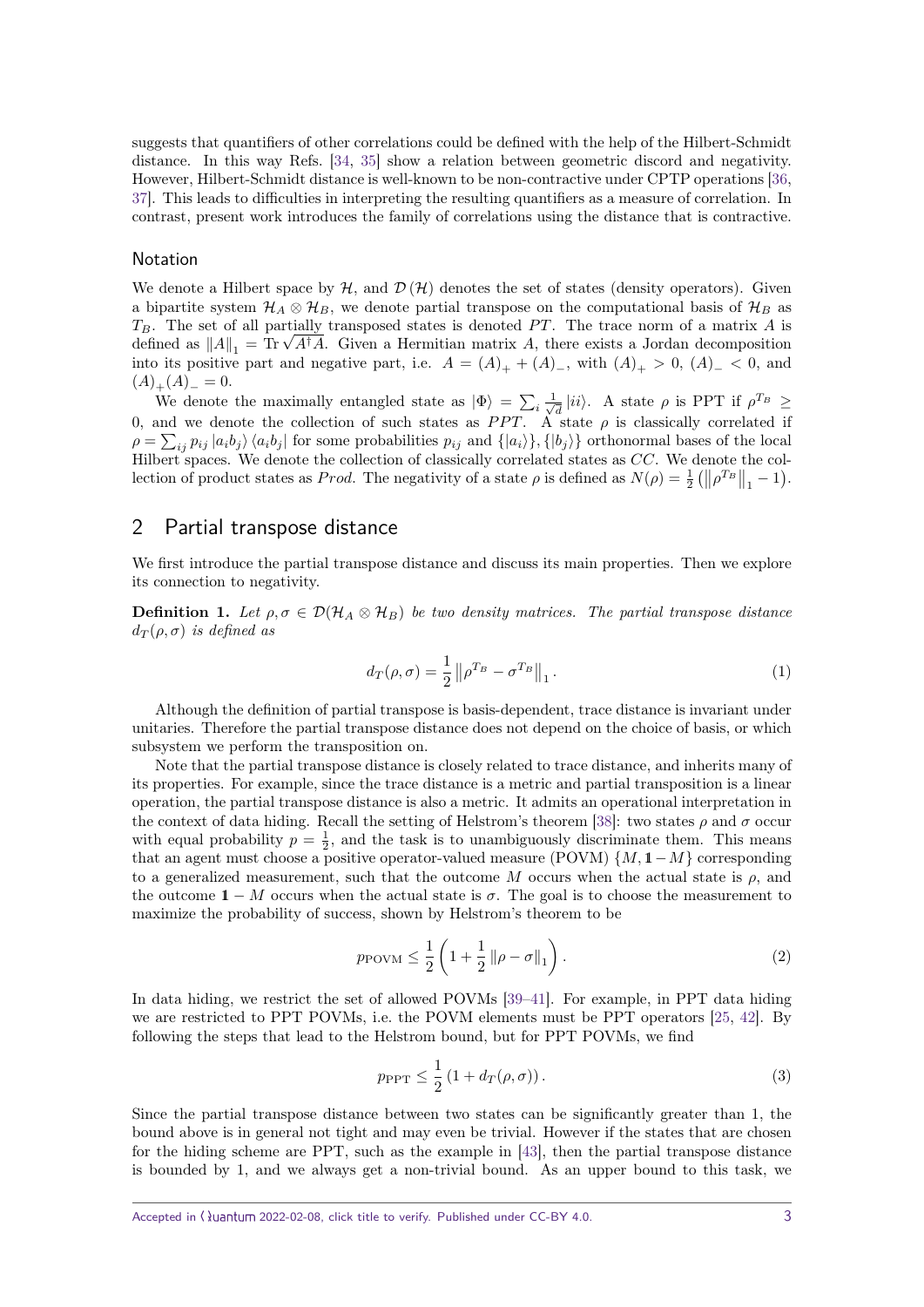expect that the partial transpose distance is contractive under PPT operations. Recall that PPT operations (also known as PPT-preserving maps as they map PPT states to PPT states) are defined as maps  $\Lambda$ , such that both  $\Lambda$  and  $T_B \circ \Lambda \circ T_B$  are completely positive [\[25,](#page-17-22) [42\]](#page-18-1). These are the appropriate free operations in the theory of PPT entanglement, as they cannot map PPT states to non-PPT states. The following lemma shows that the partial transpose distance is indeed contractive.

**Lemma 2.** *For any PPT operation* Λ *and density matrices*  $ρ, σ$ *, we have* 

$$
d_{T}(\Lambda(\rho), \Lambda(\sigma)) \leq d_{T}(\rho, \sigma). \tag{4}
$$

*Proof.* The map  $\Lambda$  is a PPT operation, so by definition  $T_B \circ \Lambda \circ T_B$  is a CPTP map. Using the contractivity of trace norm under positive, trace-preserving maps [\[44\]](#page-18-3), we have

$$
d_T(\rho, \sigma) = \frac{1}{2} ||T_B(\rho - \sigma)||_1
$$
  
\n
$$
\geq \frac{1}{2} ||(T_B \circ \Lambda \circ T_B) \circ T_B(\rho - \sigma)||_1
$$
  
\n
$$
= \frac{1}{2} ||T_B(\Lambda(\rho) - \Lambda(\sigma))||_1
$$
  
\n
$$
= d_T(\Lambda(\rho), \Lambda(\sigma))
$$

#### 2.1 Relation to negativity

In order to describe negativity in terms of the partial transpose distance, let us begin by recalling that negativity captures how much the partially transposed state fails to be a state:

<span id="page-3-0"></span>
$$
\inf_{\sigma \in \mathcal{D}(\mathcal{H}_A \otimes \mathcal{H}_B)} \frac{1}{2} \| \rho^{T_B} - \sigma \|_1 = N(\rho). \tag{5}
$$

This can be seen by first noting that negativity is the lower bound to the trace distance

$$
\inf_{\sigma \in \mathcal{D}(\mathcal{H}_A \otimes \mathcal{H}_B)} \frac{1}{2} \| \rho^{T_B} - \sigma \|_1 \ge \inf_{\sigma \in \mathcal{D}(\mathcal{H}_A \otimes \mathcal{H}_B)} \frac{1}{2} (\|\rho^{T_B}\|_1 - \|\sigma\|_1)
$$

$$
= \frac{1}{2} (\|\rho^{T_B}\|_1 - 1)
$$

$$
= N(\rho),
$$

and then verifying that the following choice of  $\sigma$  saturates the lower bound:

<span id="page-3-1"></span>
$$
\sigma_N = \frac{\left(\rho^{T_B}\right)_+}{\text{Tr}\left(\rho^{T_B}\right)_+}.\tag{6}
$$

Equation [\(5\)](#page-3-0) can be written in terms of the partial transpose distance by replacing optimization over the states  $\sigma$  by optimization over matrices A whose partial transpose gives the set of states:

$$
\inf_{\sigma \in \mathcal{D}(\mathcal{H}_A \otimes \mathcal{H}_B)} \frac{1}{2} \| \rho^{T_B} - \sigma \|_1 = \inf_{A^{T_B} \in \mathcal{D}(\mathcal{H}_A \otimes \mathcal{H}_B)} d_T(\rho, A). \tag{7}
$$

Since partial transpose operation is the inverse of itself, the set of matrices *A* is given by the set of all partially transposed states:

$$
\inf_{A \in PT} d_T(\rho, A) = N(\rho). \tag{8}
$$

Our main claim is that this infimum is also achieved when we replace optimization over all partially transposed states with optimization over a smaller set, composed only of states which admit positive partial transposition. A related quantity was previously considered in Ref. [\[31\]](#page-17-28), where sandwiched Rényi relative entropy was used instead of trace distance. Fig. [1](#page-4-0) explains the underlying geometrical picture.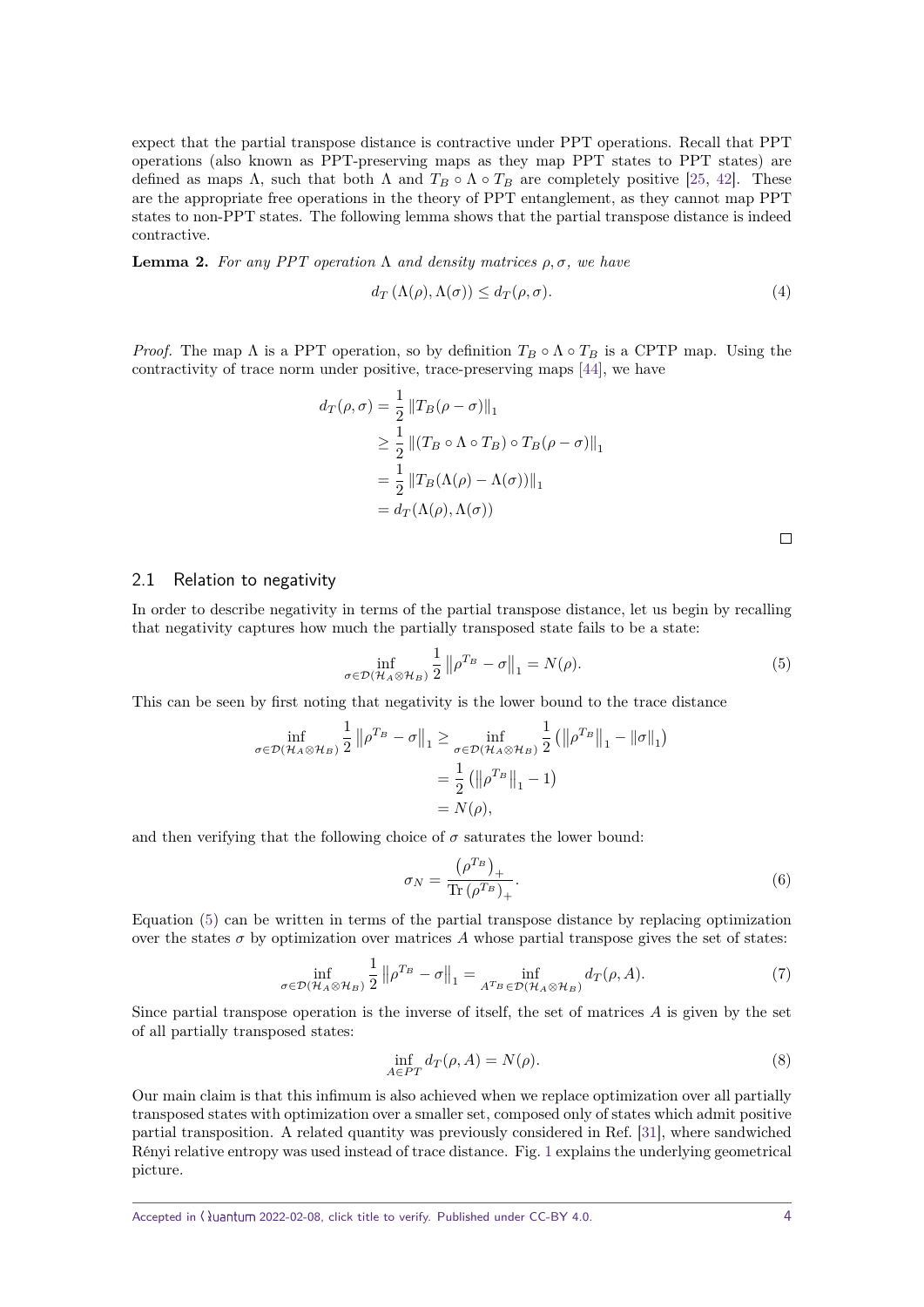<span id="page-4-1"></span>**Conjecture 1.** *Let ρ be a density matrix. Then*

$$
\inf_{\sigma \in PPT} d_T(\rho, \sigma) = N(\rho).
$$

We will now prove this conjecture for a broad class of states and provide the supporting numerical evidence in general.

## 2.2 Evidence for the conjecture

The argument with the triangle inequality given above applies just as well when the infimum is over the PPT states showing that negativity is a lower bound on the distance:

$$
\inf_{\sigma \in PPT} d_T(\rho, \sigma) \ge N(\rho). \tag{9}
$$

Fig. [1](#page-4-0) suggests that a natural candidate for the closest state in the partial transpose distance is partial transposition of  $\sigma_N$  introduced in Eq. [\(6\)](#page-3-1). Indeed, whenever  $\sigma_N^{T_B}$  is a state the resulting partial transpose distance is given by the negativity as it reduces to Eq. [\(5\)](#page-3-0). This has effectively been shown for the set of Schmidt-correlated states, i.e. states of the form  $\sum_{ij} a_{ij} |ii\rangle \langle jj|$ , in Ref. [\[45\]](#page-18-4). Now we note that all the states with positive binegativity [\[46\]](#page-18-5), i.e. such that  $|\rho^{T_B}|^{T_B} \geq 0$ , also admit  $\sigma_N^{T_B}$  which is positive semi-definite. Indeed:

$$
\left(\rho^{T_B}\right)_+^{T_B} = \frac{1}{2} \left( |\rho^{T_B}| + \rho^{T_B} \right)^{T_B} \ge 0. \tag{10}
$$

Binegativity was introduced as a mathematical tool to bound PPT exact entanglement cost by logarithmic negativity [\[18\]](#page-17-15). It is known that all pure states, two-mode Gaussian states [\[46\]](#page-18-5), and two-qubit states [\[19\]](#page-17-16) have positive binegativity. For this broad class of states, the introduced distance is therefore equal to the negativity. Recall that one of the interpretations of negativity is as a bound on PPT exact entanglement cost [\[18\]](#page-17-15)—for states with positive binegativity they are exactly equal. Thus negativity has an exact operational interpretation for these states. It is interesting to note that for these states, negativity is equal to the partial transpose distance to PPT states.

<span id="page-4-0"></span>

Figure 1: Geometrical illustration. Negativity of state *ρ* is the trace distance from its partial transposition to the set of states, see Eq. [\(5\)](#page-3-0). The closest state is known and given as  $\sigma_N$  in the figure, see also Eq. [\(6\)](#page-3-1). We claim that alternatively, negativity can be computed by taking the partial transpose distance from *ρ* to the set of PPT states (in the shadowed overlap of states and partially transposed states). This is proven when partial transposition of *σ<sup>N</sup>* is positive semi-definite, i.e. a state. In general, the closest PPT state in the partial transpose distance is unknown as depicted with the question mark. We emphasise that this is just an illustration as partial transposition of *σ<sup>N</sup>* can produce matrices with negative eigenvalues, i.e. outside the set of states.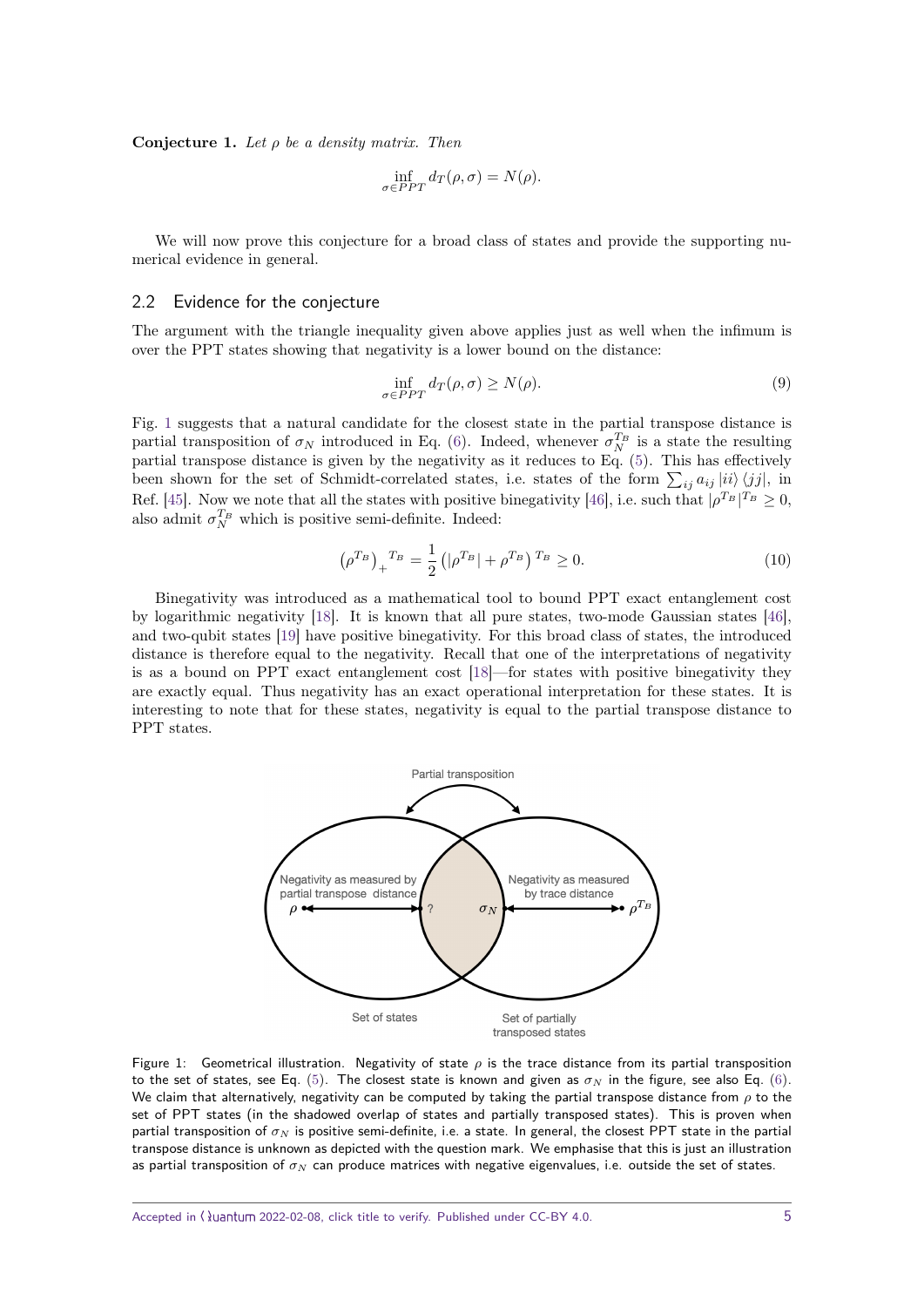In general, we do not know a closed expression for the partial transpose distance to PPT states. However, the optimization can be expressed as a semidefinite program (SDP) [\[47\]](#page-18-6). Recall that the computation of trace norm can be formulated as an SDP [\[48\]](#page-18-7). Since the set of PPT states is also characterized by linear positivity conditions, the whole optimization can be phrased as an SDP instance and allows us to solve the problem efficiently on a computer. We have sampled uniformly mixed states of two qudits, according to measure induced by partial tracing [\[49–](#page-18-8)[51\]](#page-18-9), for dimensions  $d = 2$  to  $d = 6$ . For each *d*, we sampled 10<sup>6</sup> mixed states and used the SDP formulation to find the closest distance to the set of PPT states. In all cases, we have never observed a counterexample to Conjecture [1.](#page-4-1)

The situation is even more interesting because there exist states for which  $\sigma_N^{T_B}$  is not positive semi-definite and yet in these cases numerical analysis confirms the conjecture. A simple example of such a state is given by even mixture of pure states  $|00\rangle + |01\rangle + |12\rangle$  and  $|10\rangle + |21\rangle + |22\rangle$ . In principle, the lack of counterexamples could be attributed to two numerical issues: the negative eigenvalues of  $(\rho^{T_B})_+^{\ T_B}$  are very small or the set of counterexamples might be of zero measure. In any case, the numerical analysis shows that negativity is guaranteed to be a good lower bound for a generic state.

Coming back to the problem of computing the PPT exact entanglement cost, recently a closed form of the quantity was obtained [\[30\]](#page-17-27). It was shown that the PPT exact entanglement cost is given by the *κ*-entanglement. Furthermore, examples of states with *κ*-entanglement strictly larger than logarithmic negativity were given. For these examples, numerical results still confirm that the conjecture is true.

Finally, in Appendix [B](#page-10-1) we obtain an alternative form of the conjecture — Conjecture [1](#page-4-1) is true if and only if for every state  $\rho$  there exists a PPT state  $\sigma$  such that  $(\rho^{T_B})_+ \geq \sigma$ . This alternative expression provides a more efficient SDP formulation of the conjecture. It also provides a partial answer to the following problem discussed in Refs. [\[11,](#page-17-10) [12,](#page-17-11) [52\]](#page-18-10): find a set of entangled states that admit a given closest separable state that we now extend to the closest PPT state. For a PPT state  $\sigma$ , all entangled states  $\rho$  that satisfy  $(\rho^{T_B})_+ \geq \sigma^{T_B}$  have  $\sigma$  as their closest PPT state.

## 3 Hierarchy of correlation quantifiers

We have shown that negativity is a lower bound on the partial transpose distance to the set of PPT states. In addition, we provided evidence to the conjecture that the two quantities are equal for all states. Furthermore, there exists an SDP to compute the distance to PPT states. Thus we have an easily computable quantifier of PPT entanglement.

We now define the correlation quantifiers on equal footing (measured by the same distance) to PPT entanglement.

**Definition 3.** *Let ρ be a quantum state. We define the quantifier of correlation X as*

$$
Q_X(\rho) = \inf_{\sigma \in X} d_T(\rho, \sigma),
$$

where *X* is the set of uncorrelated states. Particular examples are PPT entanglement  $(X = PPT)$ , *non-classical correlation (* $X = CC$ *), and total correlation (* $X = Prod$ *).* 

Since  $d_T(\rho, \sigma)$  vanishes if and only if  $\rho = \sigma$ , these measures vanish only on uncorrelated states. Furthermore, because the partial transpose distance is contractive under PPT operations, it is straightforward to show that these quantities are monotonic under the subset of PPT operations that preserves the set of uncorrelated states (also known as free operations in resource theory parallel). Since the sets  $Prod \subset CC \subset PPT$  form a hierarchy, the corresponding quantifiers are also ordered and comparable.

If the set of uncorrelated states is convex, then the computation of *Q<sup>X</sup>* is a convex optimization problem. We can see this by noticing that the partial transpose distance is jointly convex. From the general properties of convex problems, it follows that any local minima must be global minima too. Unfortunately neither the set of product states nor the set of classical states are convex and therefore it is an open problem whether the corresponding distances are efficiently computable. In any case, one expects this difficulty to be less severe than the computation of entanglement using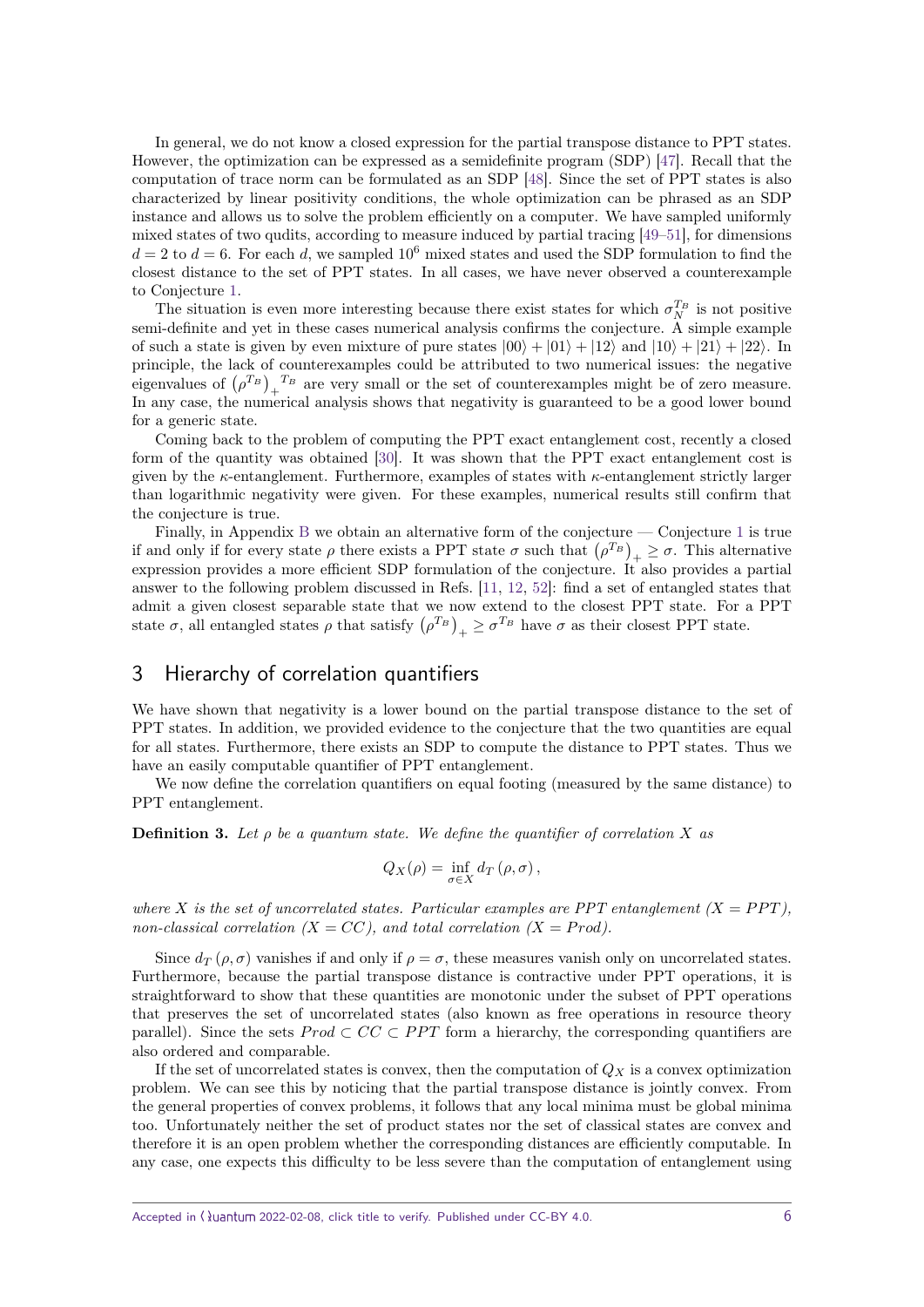other distances, because of the smaller number of parameters needed to parametrize product states compared to separable states.

In what follows, we find closed form expressions of partial transpose distances for pure states and a class of classical states. These examples show intriguing structure of correlations as measured by the partial transpose distance which is captured by a particular subadditivity relation. Whenever possible, we will compare them with quantifiers obtained using relative entropy distance.

## 3.1 Pure states

Recall that for pure states, the closest separable state in relative entropy is obtained by performing a local dephasing on the Schmidt basis [\[53\]](#page-18-11). Thus the closest separable state is also the closest classically-correlated state, and therefore the distance to separable states is equal to the distance to classically-correlated states. In other words, the only form of quantum correlations in pure states is given by entanglement. While the closest separable state in partial transpose distance is no longer unique, the statement that the only form of quantum correlation in pure states is given by entanglement remains also for the partial transpose quantifiers.

<span id="page-6-1"></span>**Theorem 4.** Let  $\psi$  be a pure quantum state. Then

$$
Q_{PPT}(\psi) = Q_{CC}(\psi) = N(\psi).
$$

*Proof.* Recall that pure states have positive binegativity [\[46\]](#page-18-5) and therefore  $N(\psi) = Q_{PPT}(\psi)$  $Q_{CC}(\psi)$ . Thus, we only need to show that there is a classically correlated state  $\sigma$  such that  $d_T(\psi, \sigma) = N(\psi)$ . To this end, we write  $\psi$  in its Schmidt basis  $|\psi\rangle = \sum_i \sqrt{p_i} |ii\rangle$ , and define  $\sigma = \sum_i p_i |ii\rangle \langle ii|$ . Then

$$
d_T(\psi, \sigma) = \frac{1}{2} \left\| \psi^{T_B} - \sigma^{T_B} \right\|_1
$$
  
= 
$$
\frac{1}{2} \left\| \sum_{ij} \sqrt{p_i p_j} |ij\rangle \langle ji| - \sum_i p_i |ii\rangle \langle ii| \right\|_1
$$
  
= 
$$
\frac{1}{2} \left\| \sum_{i \neq j} \sqrt{p_i p_j} |ij\rangle \langle ji| \right\|_1.
$$

Notice that the matrix  $\sum_{i \neq j} \sqrt{p_i p_j} |ij\rangle \langle ji|$  has eigenvalues  $\pm \sqrt{p_i p_j}$  with eigenvectors  $|ij\rangle \pm |ji\rangle$ , for  $i < j$ . Thus  $d_T(\psi, \sigma) = \sum_{i < j} \sqrt{p_i p_j} = N(\psi)$ .

This similarity to relative entropy distance should not be extrapolated as shown in the next section on example of classically-correlated states.

#### 3.2 Classically-correlated states

We wish to compare to the relative entropy distance again. It was shown that in relative entropy, the closest product state is always the product of marginals [\[7\]](#page-17-6) and hence the distance is given by the quantum mutual information. However this is no longer true for trace distance [\[54\]](#page-18-12) and also does not hold for partial transpose distance as we now show using a class of classically-correlated states.

**Theorem 5.** Let  $\sigma = \sum_i p_i |ii\rangle\langle ii|$  be a classically-correlated state, with  $p_i$  in non-increasing order. *Let*  $m = \max \{ n | \sum_{i \leq n} \sqrt{p_i} \leq 1 \}$ . Then

<span id="page-6-0"></span>
$$
Q_{Prod}(\sigma) = 1 - \sum_{i < m} p_i - \left(1 - \sum_{i < m} \sqrt{p_i}\right)^2 \tag{11}
$$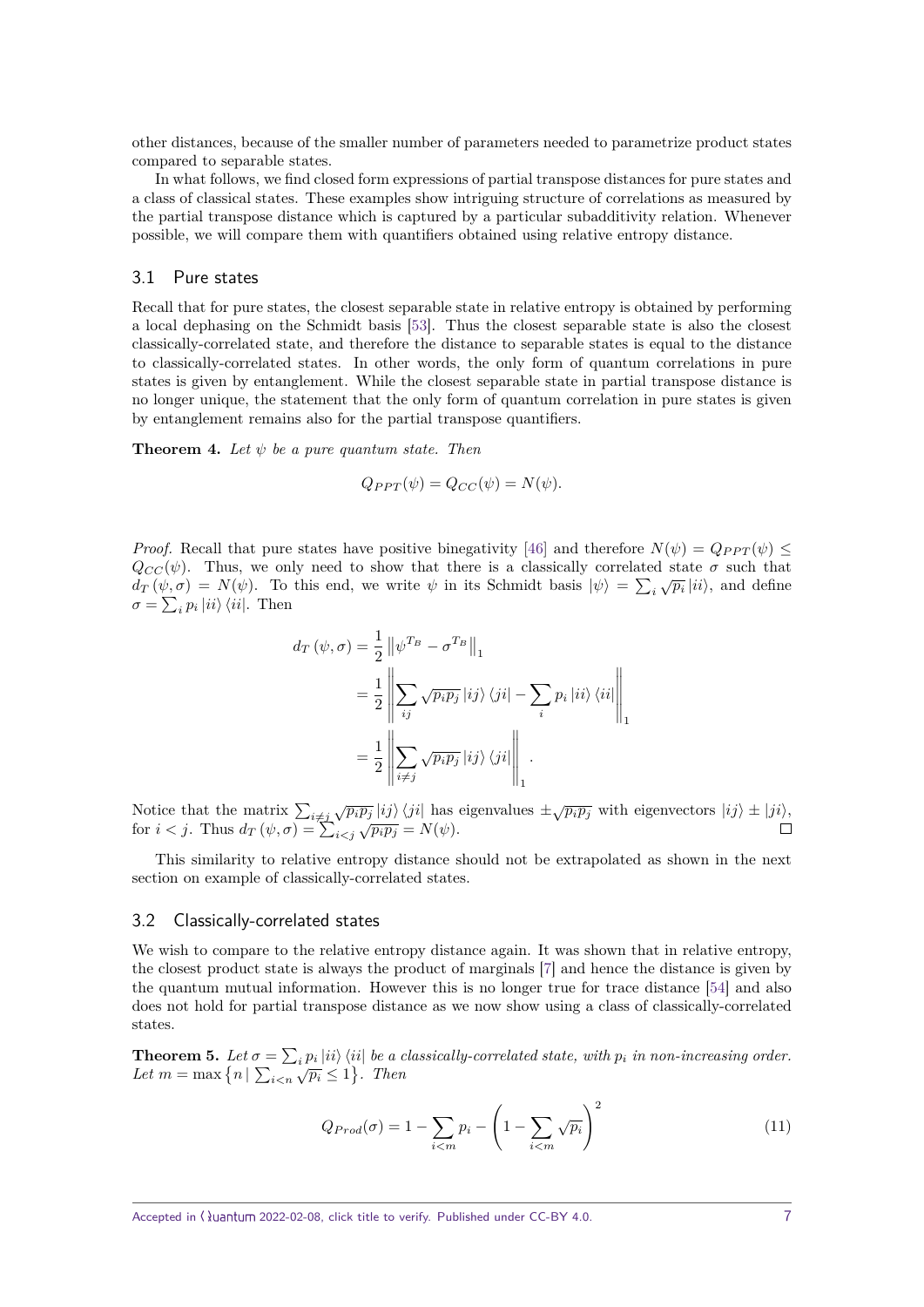*and the closest product state is given by:*

<span id="page-7-1"></span>
$$
\chi = \left(\sum_{i < m} \sqrt{p_i} \, |i\rangle \, \langle i| + \left(1 - \sum_{i < m} \sqrt{p_i}\right) \, |m\rangle \, \langle m|\right)^{\otimes 2} \tag{12}
$$

*Proof.* Proof is given in Appendix [C.](#page-11-0)

We now have the tools to prove an unexpected relation connecting the classical and quantum correlations in a pure state as measured by the partial transpose distance.

#### 3.3 Subadditivity of classical and quantum correlations in pure states

We have shown that the only form of quantum correlations in pure states is given by entanglement. If the distance in state space is chosen to be relative entropy, it turns out that entanglement and classical correlations sum up to exactly the total correlations in a pure state. More formally, the relative entropy of entanglement  $E_R(\psi) = \inf_{\sigma \in \text{SEP}} S(\psi | \sigma)$  and classical correlations defined by the distance of the closest classically-correlated state  $\sigma_0$  to the set of product states  $C_R(\psi)$  =  $\inf_{\chi \in Prod} S(\sigma_0 \|\chi)$  satisfy

$$
I(\psi) = E_R(\psi) + C_R(\psi),
$$

where the mutual information  $I(\psi) = \inf_{\chi \in Pro} S(\psi||\chi)$  is the distance from the original state to the set of product states. Since one of the closest classical states in partial transpose distance is the same as in relative entropy, we might hope that the same additivity relation holds for partial transpose distance. A simple application of triangle inequality shows that  $I_T(\psi) \leq N(\psi) + C_T(\psi)$ , where we used analogical definitions as for the relative entropy, i.e.  $I_T(\psi) = \inf_{\chi \in Pro} d_T(\psi||\chi)$  and  $C_T(\psi) = \inf_{\chi \in Prod} d_T(\sigma_0||\chi)$ . It turns out that this inequality is always strict and the following stronger inequality holds, where the classical correlations are multiplied by a factor of  $\frac{1}{2}$ .

<span id="page-7-2"></span>**Theorem 6.** Let  $\psi$  be a pure state. Then

$$
I_T(\psi) \le N(\psi) + \frac{1}{2}C_T(\psi). \tag{13}
$$

*If ψ is maximally entangled, then we have equality.*

#### *Proof.* Proof is given in Appendix [D.](#page-13-0)

Notice that the diameter (the largest distance between two states in a set) of the set of PPT states is bounded by 1 for any dimension dim( $H_A \otimes H_B$ ), whereas the diameter of  $\mathcal{D}(H_A \otimes H_B)$ grows linearly as  $\min\{\dim(\mathcal{H}_A), \dim(\mathcal{H}_B)\}\$ . Thus, as the dimension grows, the classical correlations  $C_T(\psi)$  contribute less and less to the total correlations of a pure state  $I_T(\psi)$ .

We also performed numerical checks  $(10^3 \text{ uniformly random pure states in dimensions } d = 2 \text{ to } 3 \text{ times } d$  $d = 6$ ) which suggest that the equality in Eq. [\(13\)](#page-7-0) is achieved for all pure states.

## 4 Applications

We show two applications of the developed framework: to detect whether a dynamics is decomposable and to detect non-Markovianity.

#### 4.1 Detection of non-decomposability

Consider a tripartite system  $\rho_{ABC}$  that evolves in time according to some global map  $\Lambda_{ABC}$ . A decomposition of the tripartite map  $\Lambda_{ABC}$  are maps  $\Lambda_{AC}$ ,  $\Lambda_{BC}$  such that  $\Lambda_{ABC} = \Lambda_{AC} \Lambda_{BC}$ . If a map has a decomposition, then we say that the map is decomposable. Intuitively, decomposable maps are those that can be implemented by having a mediator particle *C* and the following scheme: *A* interacts with *C*, sends the mediator *C* to *B*, and then *B* interacts with *C*.

<span id="page-7-0"></span> $\Box$ 

 $\Box$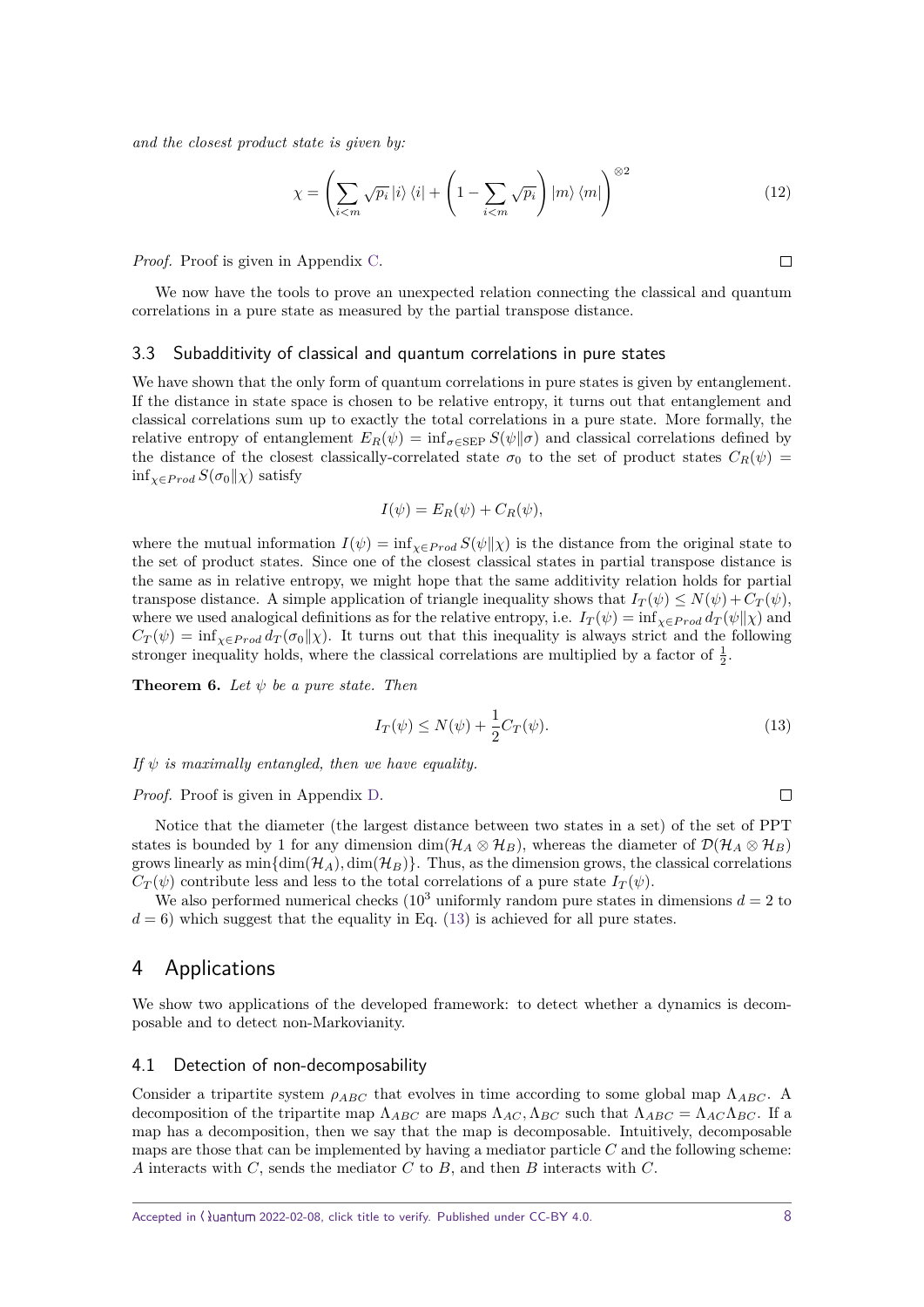Ref. [\[55\]](#page-18-13) shows the gain in correlations between *A* and *B* under decomposable dynamics is bounded above. Thus a gain above this bound detects the non-decomposability. For correlation quantifiers within the distance approach, the bound holds for any initial state. However for a general correlation quantifier, only product initial states were allowed. Hence, only such states could be considered with negativity up to now. The approach developed here allows us to derive a bound for negativity that holds for an arbitrary initial state.

In order to show the usefulness of this extension, let us give an example where the nondecomposability is detected with negativity and the dynamics starts in a non-product tripartite state. Consider two fields coupled by a two-level atom and described by the Jaynes-Cummings Hamiltonian:

$$
H = g(\hat{a}\sigma_+ + \hat{a}^\dagger \sigma_-) + g(\hat{b}\sigma_+ + \hat{b}^\dagger \sigma_-),\tag{14}
$$

where  $\hat{a}$  and  $\hat{b}$  are the annihilation operators for the fields *A* and *B*, respectively, and  $\sigma_{\pm}$  are the raising and lowering operators for the atom, which we will denote as object *C*. Theorem 1 in Ref. [\[55\]](#page-18-13) applied to the partial transpose distance shows the following bound which holds for decomposable dynamics independently of the initial state:

$$
N_{A:B}(t) \le I_T^{AC:B}(0) + \sup_{|\psi_{AC}\rangle} N_{A:C}(\psi_{AC}),
$$
\n(15)

where  $I_T^{AC:B}(0) = \inf_{\sigma_{AC} \otimes \sigma_B} d_{T_B}(\rho_0, \sigma_{AC} \otimes \sigma_B)$  is the partial transpose distance from the initial state  $\rho_0$  to the set of product states in partition  $AC : B$  and the supremum is over all pure states in *A* : *C* bipartition. One verifies that the latter is given by  $\frac{1}{2}(d_C-1)$ , which in our case is  $\frac{1}{2}$ . Assuming that the initial state is pure, using [\(13\)](#page-7-0) and  $C_T(\psi) \leq 1$ , we find that any decomposable dynamics satisfies:

<span id="page-8-0"></span>
$$
N_{A:B}(t) \le N_{AC:B}(0) + 1. \tag{16}
$$

For an illustration of negativity witnessing non-decomposability with a non-product initial state, consider the NOON state on *AB* and ground state of *C*,  $|\psi_{ABC}\rangle = \frac{1}{\sqrt{2}}$  $\frac{1}{2}(|400\rangle + |040\rangle)$ . In this case  $N_{AC:B}(0) = \frac{1}{2}$  $N_{AC:B}(0) = \frac{1}{2}$  $N_{AC:B}(0) = \frac{1}{2}$ , which transforms Eq. [\(16\)](#page-8-0) to  $N_{A:B}(t) \leq \frac{3}{2}$ . Fig. 2 shows that this bound is indeed violated, witnessing the non-decomposability. Note that in this method, the interaction Hamiltonians remain unknown, i.e. the bound does not depend on them.

#### 4.2 Detection of non-Markovianity

The problem of witnessing non-Markovian dynamics has been a fruitful area of study [\[56\]](#page-18-14). We stick here to the definition of Markovian dynamics in terms of dynamical maps. A dynamical map is a continuous, time-parametrized collection of CPTP maps  $\{\Lambda_t\}$  that describes the evolution of a system. We require that  $\Lambda_0 = 1$ . Such a dynamical map is called divisible if for any time sequence  $0 \lt s \lt t$ , there exists a "propagator"  $V_{t,s}$  such that  $\Lambda_t = V_{t,s}\Lambda_s$ . A dynamical map is called CP-divisible if it is divisible and the propagator is a CPTP map. Such dynamics is shortly called Markovian.

A well-known witness of non-Markovianity is the increase of the trace distance between two states in the evolution [\[57\]](#page-18-15). Ref. [\[58\]](#page-18-16) showed this witness is in fact universal, i.e. if a given dynamics is non-Markovian, we can always find two states whose trace distance increases (after adding ancillas). The same methods applied to the partial transpose distance show that the dynamical map  $\{\Lambda_t\}$  is Markovian (CP-divisible) if and only if:

$$
\frac{d}{dt}d_{T_C}((\Lambda_t \otimes \mathbf{1}_{BC})\rho, (\Lambda_t \otimes \mathbf{1}_{BC})\sigma) \le 0 \quad \text{for all} \quad \rho, \sigma \in \mathcal{D}(\mathcal{H}_A \otimes \mathcal{H}_B \otimes \mathcal{H}_C). \tag{17}
$$

With the developed tools we can show that negativity change is a witness of non-Markovianity. Let us denote the evolved states  $\rho_t = (\Lambda_t \otimes \mathbf{1}_{BC})\rho$  and  $\sigma_t = (\Lambda_t \otimes \mathbf{1}_{BC})\sigma$ , and choose  $\sigma$  as the closest PPT state to  $\rho$  in AB:C partition (for the partial transpose distance). Then also  $\sigma_t$  is PPT and we have the following chain of inequalities for CP-divisible dynamics:

$$
N_{AB:C}(\rho_t) \le d_{T_C}(\rho_t, \sigma_t) \le d_{T_C}(\rho, \sigma) = N_{AB:C}(\rho). \tag{18}
$$

Accordingly, if the negativity increases one concludes that the map was not Markovian. Ref. [\[59\]](#page-18-17) showed that negativity is a universal witness of non-Markovianity, i.e. for any non-Markovian map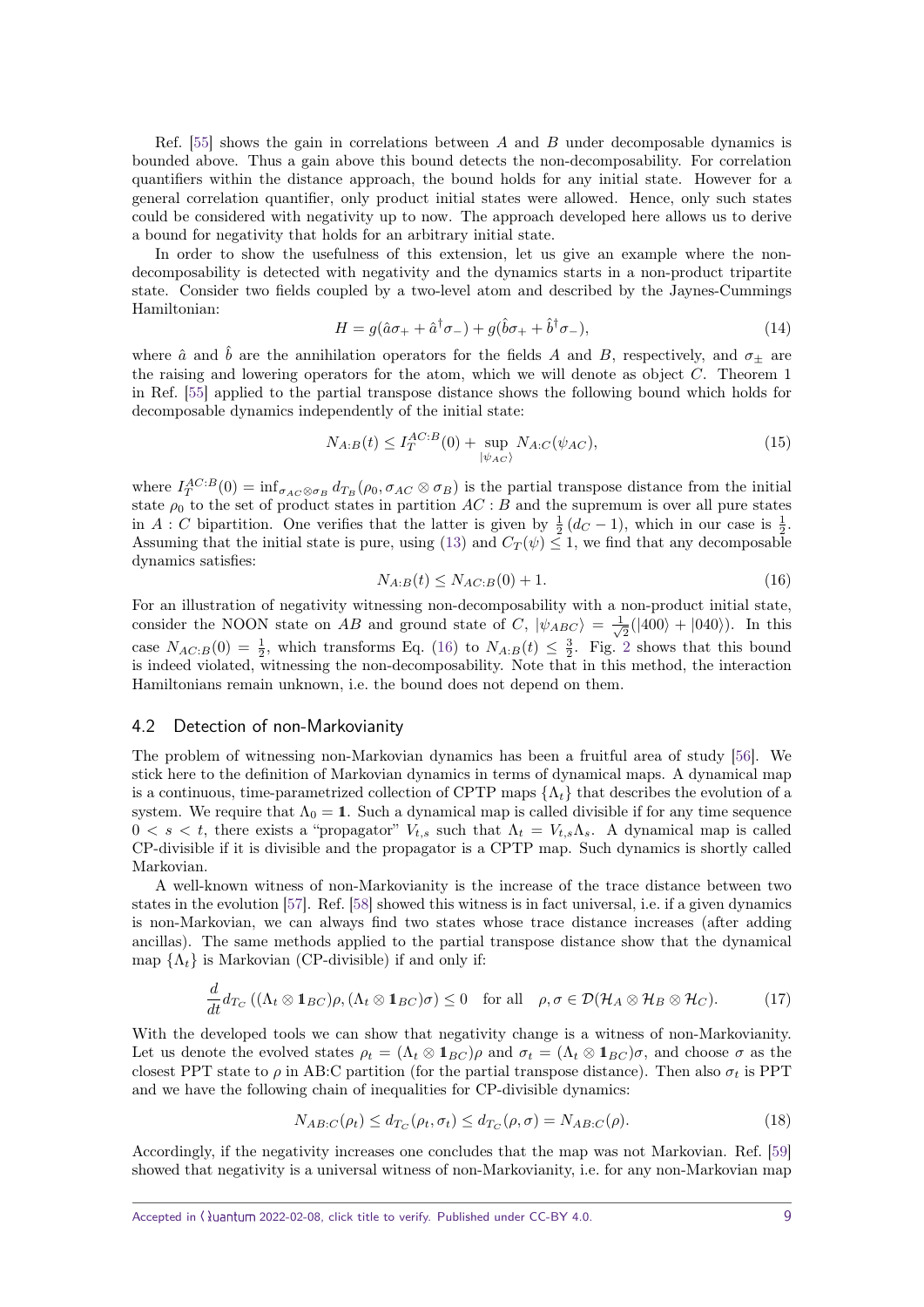there exist states for which the negativity increases. Furthermore, since this proof relies only on the monotonicity of the partial transpose distance, similar witness can be formulated for e.g. total correlations  $I_T$  introduced here.

# 5 Conclusions

Quantum mechanical correlations come in many flavours and ideally we would like to have a framework in which they all could be efficiently computed and meaningfully compared. In this spirit, we introduced partial transpose distance and explored its connection to negativity  $-$  a computable entanglement monotone. For a broad class of states we proved that negativity is equal to the partial transpose distance to the set of PPT states and we conjecture this relation holds in general. We then defined other types of correlations on equal footing to negativity (measured by the same distance) and derived their closed forms for selected classes of states. These findings allowed us to show a subadditivity relation where total correlations according to the partial transpose distance are less than quantum correlations summed with one half of classical correlations. Finally, we applied developed framework to witnessing divisibility properties of quantum dynamics. The paper contains a number of open problems that we hope will stimulate further development of comparable and computable correlation quantifiers.

## Acknowledgements

RG thanks Mark Wilde for discussions. This work is supported by Foundation for Polish Science (FNP), IRAP project ICTQT, contract no. 2018/MAB/5, co-financed by EU Smart Growth Operational Programme. RG acknowledges support from the UGrants-start awarded by the University of Gdańsk. MM acknowledges financial support by the "Quantum Coherence and Entanglement for Quantum Technology" project, carried out within the First Team programme of the Foundation for Polish Science co-financed by the European Union under the European Regional Development Fund. TP is supported by the Polish National Agency for Academic Exchange NAWA Project No. PPN/PPO/2018/1/00007/U/00001.

<span id="page-9-0"></span>

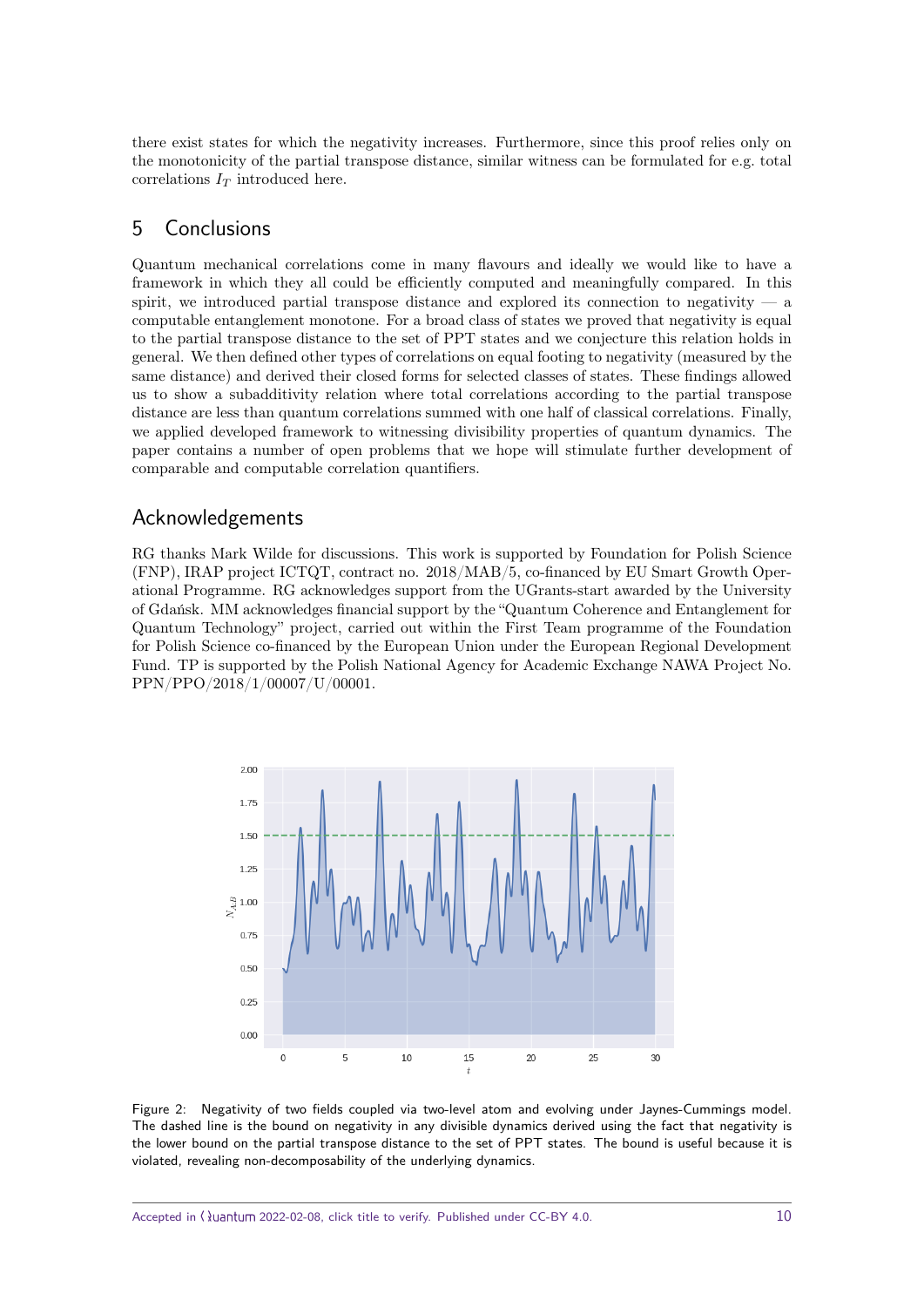## <span id="page-10-0"></span>A Robustness of total correlation

Given a state  $\rho$ , we define (entanglement) robustness of  $\rho$  relative to  $\sigma$  as [\[29\]](#page-17-26)

$$
R_{\mathrm{SEP}}(\rho\|\sigma)=\inf\left\{s\,|\,s\geq0,\frac{1}{1+s}\,(\rho+s\sigma)\in SEP\right\},
$$

where *SEP* denotes the set of separable states. Vidal [\[29\]](#page-17-26) defined the absolute robustness of the state  $\rho$  as  $R_{SEP}(\rho) = \inf_{\sigma \in SEP} R_{SEP}(\rho || \sigma)$ , and it was shown that this quantity fulfills the axioms of an entanglement measure.

By swapping the set of separable states *SEP* with product states *P rod* in the definition of  $R_{\rm SEP}(\rho||\sigma)$  and  $R_{SEP}(\rho)$ , we get a candidate quantifier of total correlation

$$
R_{\text{Prod}}(\rho \| \sigma) = \inf \left\{ s \mid s \ge 0, \frac{1}{1+s} \left( \rho + s\sigma \right) \in \text{Prod} \right\},\
$$
  

$$
R_{\text{Prod}}(\rho) = \inf_{\sigma \in \text{Prod}} R_{\text{Prod}}(\rho \| \sigma).
$$
 (19)

However, this measure cannot distinguish between entangled states, because  $R_{Prod}(\psi) = \infty$  for any entangled pure state  $\psi$ . This is a consequence of the following lemma.

**Lemma 7.** Let  $\psi$  be an entangled pure state. Then for any  $\chi_A, \chi_B > 0, p > 0$ ,

$$
\rho = p |\psi\rangle \langle \psi| + (1 - p) \chi_A \otimes \chi_B
$$

*is not a product state.*

*Proof.* Clearly if  $p = 1$ ,  $\rho$  cannot be product because  $\rho = \psi$  is entangled. So without loss of generality, we assume that  $0 < p < 1$ .

We prove by contradiction. Assume  $\rho$  can be written as a product  $\rho = \rho_A \otimes \rho_B$ . Then  $\rho_A = p\alpha + (1-p)\chi_A$  and  $\rho_B = p\beta + (1-p)\chi_B$ , where  $\alpha$  and  $\beta$  are the marginals of  $\psi$ . Since  $\psi$ is entangled, it has at least two terms in the Schmidt decomposition  $|\psi\rangle = r_0 |00\rangle + r_1 |11\rangle + \ldots$ Note that in this basis, the reduced states  $\alpha$  and  $\beta$  are fully diagonal. We compute the matrix element  $\langle 01|\rho|10\rangle$  in two ways: first using  $\rho = \rho_A \otimes \rho_B$  and second using the expansion in terms of the entangled state. One finds

$$
(1-p)^2 \langle 0|\chi_A|1\rangle \langle 1|\chi_B|0\rangle = \langle 01|\rho|10\rangle = (1-p)\langle 0|\chi_A|1\rangle \langle 1|\chi_B|0\rangle \tag{20}
$$

If both local states  $\chi_A$  and  $\chi_B$  admit off-diagonal elements, this implies either  $p = 0$  or  $p = 1$ , which contradicts our assumptions. Therefore, at least one of them has to be diagonal in the Schmidt basis. This, however, contradicts matrix element  $\langle 00|\rho|11\rangle$  which in such a case implies that  $pr_0r_1 = 0$ . Therefore for any  $p > 0$ ,  $\rho$  is not a product.  $\Box$ 

## <span id="page-10-1"></span>B Alternative form of conjecture

We will show that the conjecture holds if and only if for every  $\rho$ , one can find a PPT state  $\sigma$ such that  $(\rho^{T_B})_+ \geq \sigma$ . It is easy to show if there is a PPT state  $\sigma$  such that  $(\rho^{T_B})_+ \geq \sigma$ , then  $d_T(\rho, \sigma^{T_B}) = N(\rho)$ . Therefore, we only have to show the conjecture implies there exists  $\sigma \in PPT$ such that  $(\rho^{T_B})_+ \geq \sigma$ .

Suppose the conjecture holds, i.e. there exists  $\sigma \in PPT$  such that  $d_T(\rho, \sigma) = N(\rho)$ . Let us choose the optimal  $\sigma$  and show that this implies  $(\rho^{T_B})_+ \geq \sigma^{T_B}$ . We have

$$
\left\|\rho^{T_B} - \sigma^{T_B}\right\|_1 = 2d_T(\rho, \sigma) = 2N(\rho) = \left\|\rho^{T_B}\right\|_1 - \left\|\sigma^{T_B}\right\|_1. \tag{21}
$$

Let us write  $\sigma^{T_B}$  in the blocks corresponding to  $(\rho^{T_B})_+$  and  $(\rho^{T_B})_-$ , that is  $\sigma^{T_B} = \begin{pmatrix} X & Z \\ Z^{\dagger} & Y \end{pmatrix}$ *Z* † *Y*  $\big),$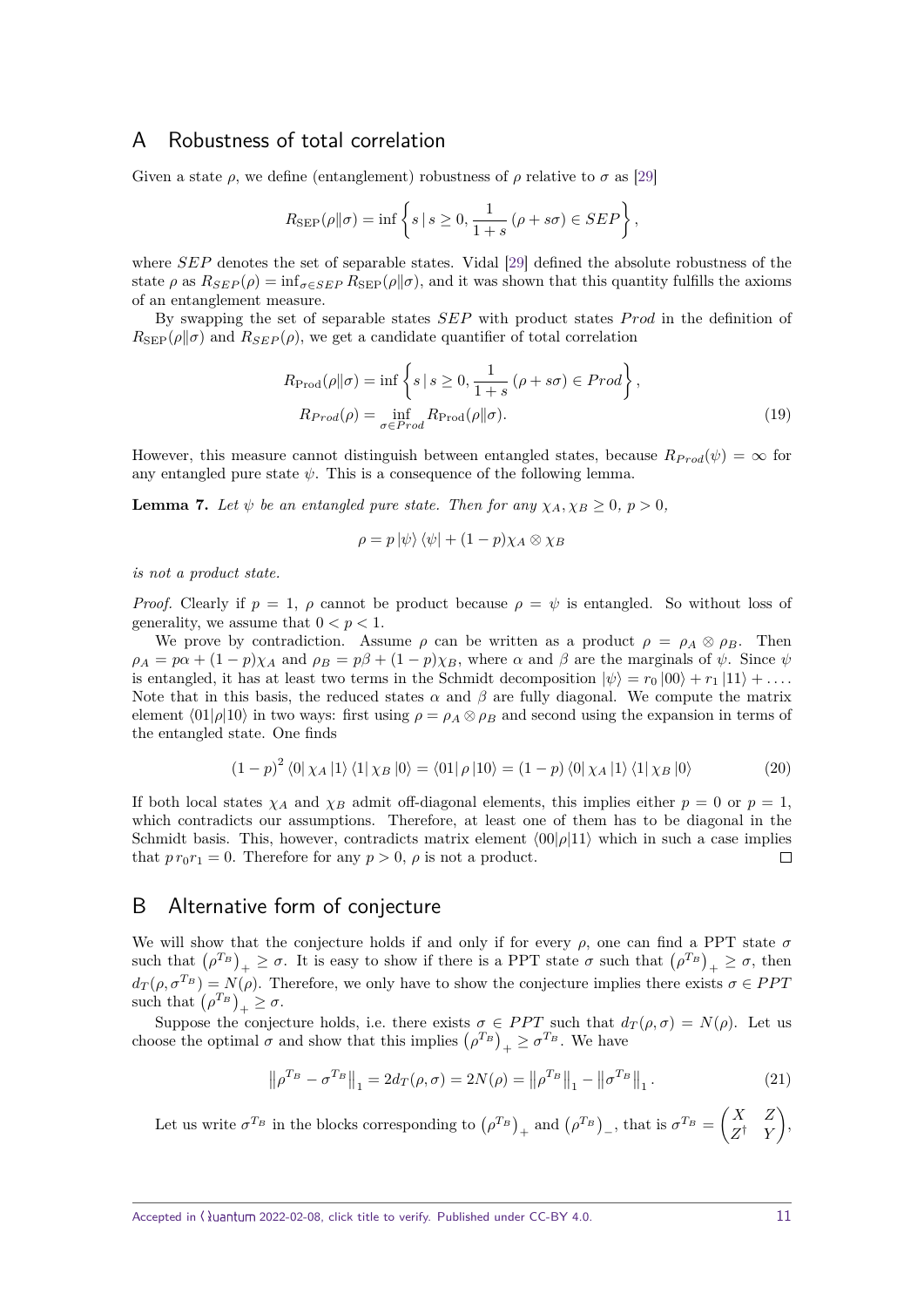with  $X, Y \geq 0$ . By projecting onto the diagonal blocks, we have

$$
\|\rho^{T_B} - \sigma^{T_B}\|_1 = \left\| \begin{pmatrix} (\rho^{T_B})_+ & 0 \\ 0 & (\rho^{T_B})_- \end{pmatrix} - \begin{pmatrix} X & Z \\ Z^\dagger & Y \end{pmatrix} \right\|_1
$$
  
\n
$$
\geq \left\| \begin{pmatrix} (\rho^{T_B})_+ & 0 \\ 0 & (\rho^{T_B})_- \end{pmatrix} - \begin{pmatrix} X & 0 \\ 0 & Y \end{pmatrix} \right\|_1
$$
  
\n
$$
= \left\| (\rho^{T_B})_+ - X \right\|_1 + \left\| (\rho^{T_B})_- - Y \right\|_1, \tag{22}
$$

where we used the contractivity of trace norm in the inequality.

We have reduced the problem to showing that  $\left\| \begin{array}{c} 0 & \cdots & \cdots & \cdots \\ 0 & \cdots & \cdots & \cdots \\ 0 & \cdots & \cdots & \cdots \end{array} \right\|$  $(\rho^{T_B})_+ - X \Big\|_1 + \Big\|_1$  $(\rho^{T_B})$ <sub>-</sub> - *Y* $\Big\|_1 = \Big\|\rho^{T_B}\Big\|_1$  - $\left\|\sigma^{T_B}\right\|_1$  implies  $(\rho^{T_B})_+ \geq \sigma^{T_B}$ . Using the inequality  $\|A\|_1 \geq \text{Tr }A$  for the first term and triangle inequality for the second, we have

$$
\left\| \left( \rho^{T_B} \right)_+ - X \right\|_1 + \left\| \left( \rho^{T_B} \right)_- - Y \right\|_1 \geq \text{Tr} \left( \left( \rho^{T_B} \right)_+ - X \right) + \left\| \left( \rho^{T_B} \right)_- \right\|_1 - \left\| Y \right\|_1
$$
  
= 
$$
\left\| \rho^{T_B} \right\|_1 - \left\| \sigma^{T_B} \right\|_1
$$

Because we chose  $\sigma$  such that  $\|\rho^{T_B} - \sigma^{T_B}\|_1 = \|\rho^{T_B}\|_1 - \|\sigma^{T_B}\|_1$ , the inequalities applied to the first and second term must be saturated. Therefore, the following conditions must be satisfied:

<span id="page-11-2"></span><span id="page-11-1"></span> $1.$  $(\rho^{T_B})_+ - X \Big\|_1 = \text{Tr} (\rho^{T_B})_+ - X$ , and 2.  $\parallel$  $(\rho^{T_B})$ <sub>-</sub> - *Y* $\Big\|_1 = \Big\|$  $(\rho^{T_B})_{-}\Big\|_1 - \|Y\|_1.$ 

Since  $(\rho^{T_B})$ <sub>-</sub> - *Y*  $\leq$  0, condition [2](#page-11-1) implies

$$
-\operatorname{Tr}\left(\left(\rho^{T_B}\right)_{-}-Y\right) = \left\| \left(\rho^{T_B}\right)_{-}-Y\right\|_{1} = \left\| \left(\rho^{T_B}\right)_{-}\right\|_{1} - \left\| Y\right\|_{1} = -\operatorname{Tr}\left(\rho^{T_B}\right)_{-} - \operatorname{Tr}Y,\tag{23}
$$

i.e. Tr  $Y = 0$ . However since  $Y \ge 0$ , this can only be true if  $Y = 0$ . Since  $Y = 0$  and  $\sigma^{T_B} = \begin{pmatrix} X & Z \\ Z^{\dagger} & 0 \end{pmatrix}$ *Z* † 0  $\left( \begin{array}{cccc} 0 & 0 \\ 0 & \end{array} \right) \geq 0$ , we must have  $Z = 0$  and  $\sigma^{T_B} = X$ . Therefore condition [1](#page-11-2) becomes  $\biggl\| \biggr.$  $(\rho^{T_B})_+ - \sigma^{T_B} \Big\|_1 = \text{Tr} (\rho^{T_B})_+ - \sigma^{T_B}$ , which is true if and only if  $(\rho^{T_B})_+ \ge \sigma^{T_B}$ .

# <span id="page-11-0"></span>C Proof of Theorem [5](#page-7-1)

**Theorem.** Let  $\sigma = \sum_i p_i |ii\rangle\langle ii|$  be a classically-correlated state, with  $p_i$  in non-increasing order. *Let*  $m = \max\{n | \sum_{i \le n} \sqrt{p_i} \le 1\}$ . Then

$$
Q_{Prod}(\sigma) = 1 - \sum_{i < m} p_i - \left(1 - \sum_{i < m} \sqrt{p_i}\right)^2
$$

*and the closest product state is given by:*

$$
\chi = \left(\sum_{i < m} \sqrt{p_i} \, |i\rangle\, \langle i| + \left(1 - \sum_{i < m} \sqrt{p_i}\right) |m\rangle\, \langle m|\right)^{\otimes 2}
$$

*Proof.* Note that the state  $\sigma$  is diagonal in the basis  $|ij\rangle$ , so it is invariant under the projection  $A \mapsto \sum_{ij} |ij\rangle\langle ij| A |ij\rangle\langle ij|$ . Since the projection takes product states to product states, a standard argument using contractivity of the distance shows that the closest product state to  $\sigma$  must also be diagonal in the basis  $|ij\rangle$ :

$$
\chi = \left(\sum_i r_i \ket{i}\bra{i}\right) \otimes \left(\sum_j s_j \ket{j}\bra{j}\right),\,
$$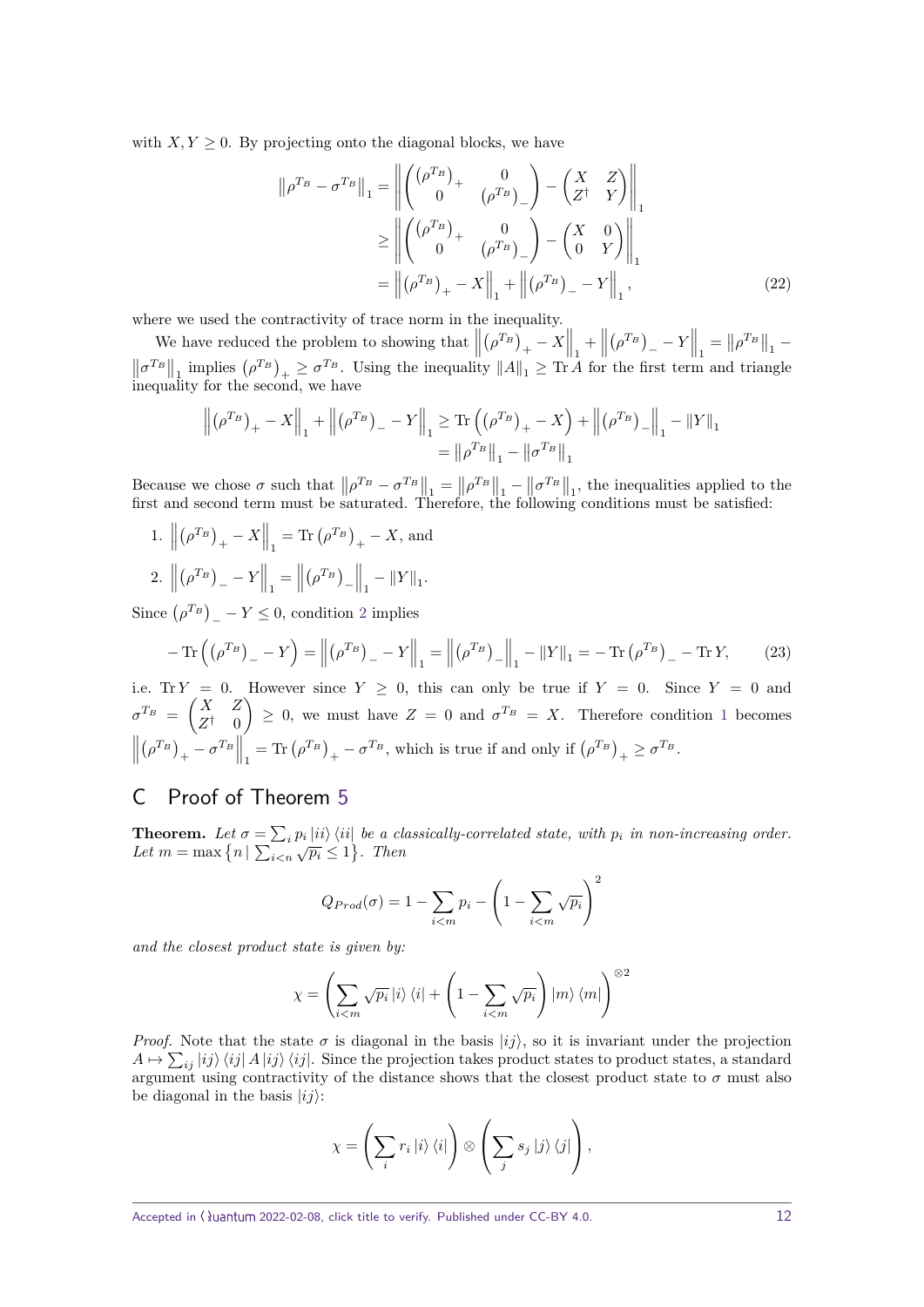with  $r_i, s_j \geq 0$ , and  $\sum_i r_i = \sum_j s_j = 1$ .

We will optimize over  $\chi$  and show that the minimum is given by Eq. [\(11\)](#page-6-0). We have

$$
\|\sigma - \chi\|_1 = \left\|\sum_i p_i |ii\rangle\langle ii| - \sum_{ij} r_i s_j |ij\rangle\langle ij|\right\|_1
$$
  
= 
$$
\sum_{ij} |p_i \delta_{ij} - r_i s_j|.
$$

Separating out the  $i = j$  terms from  $i \neq j$ , we have

$$
\|\sigma - \chi\|_1 = \sum_i |p_i - r_i s_i| + \sum_{ij} (1 - \delta_{ij}) r_i s_j
$$
  
= 
$$
\sum_i |p_i - r_i s_i| + \sum_i r_i (1 - s_i)
$$
  
= 
$$
\sum_i |p_i - r_i s_i| + 1 - \sum_i r_i s_i
$$
  
= 
$$
\sum_i |p_i - r_i s_i| + \sum_i (p_i - r_i s_i).
$$

Using the identity  $|x| + x = \max\{0, 2x\}$ , we get

$$
\|\sigma - \chi\|_1 = \sum_i \max\{0, 2(p_i - r_i s_i)\}.
$$

Writing  $u_i = \frac{r_i + s_i}{2}$ ,  $v_i = \frac{r_i - s_i}{2}$ , we have

$$
\|\sigma - \chi\|_1 = \sum_i \max\{0, 2(p_i - (u_i + v_i)(u_i - v_i))\}
$$

$$
= \sum_i \max\{0, 2(p_i - u_i^2 + v_i^2)\}.
$$

We now find conditions under which this distance is minimized. Minimization over  $v_i$ 's gives all  $v_i = 0$ , i.e. the local states are the same  $r_i = s_i = u_i$ . Hence

<span id="page-12-0"></span>
$$
Q_{Prod}(\sigma) = \inf_{r_i, s_j} \frac{1}{2} ||\sigma - \chi||_1
$$
  
=  $\inf_{u_i} \sum_i \max\{0, p_i - u_i^2\}.$  (24)

We will show that the minimum over  $u_i$  is achieved when  $\tilde{u}_i = \sqrt{p_i}$  for  $i < m$ ,  $\tilde{u}_m = 1 - \tilde{u}_m$  $\sum_{i \le m} \sqrt{p_i}$ , and zero otherwise. Indeed, suppose at first that for some index *i*<sub>0</sub>, we have  $u_{i_0} >$  $\sqrt{p_{i_0}}$ . We could then consider another state  $\chi'$  given by the coefficients  $u'_i$ , such that  $u'_{i_0} = \sqrt{p_{i_0}}$ ,  $u_{j_0}^{\mu_0}$ . We could then consider abounct state  $\chi$  given by the coefficients  $u_i$ , such that  $u_{i_0} - \sqrt{\mu_{i_0}}$ ,  $u'_{j_0} = u_{j_0} + u_{i_0} - \sqrt{\mu_{i_0}}$ , where *j*<sub>0</sub> is an arbitrary index not equal to *i*<sub>0</sub>, and  $u'_i = u$  $i_0 \neq i \neq j_0$ . Then clearly  $\sum_i u'_i = 1$ , and  $\sum_i \max\{0, p_i - u'^2_i\} < \sum_i \max\{0, p_i - u^2_i\}$ . Hence,  $\mathcal{L}_0 + \mathcal{L}_1 + \mathcal{L}_0$ . Then clearly  $\sum_i u_i = 1$ , and  $\sum_i \max\{0, p_i - u_i\} \leq \sum_i \max\{0, p_i - u_i\}$ . Hence, for a state that minimizes Eq. [\(24\)](#page-12-0), we must have  $u_i \leq \sqrt{p_i}$  for all *i*. The problem of finding the optimal set of coefficients  $u_i$  in Eq. [\(24\)](#page-12-0) reduces to maximization of the expression  $\sum_i u_i^2$  under the constraints:  $0 \le u_i \le \sqrt{p_i}$ , for all *i*, and  $\sum_i u_i = 1$ .

Suppose now that  $u_1 < \sqrt{p_1}$ . We can assume without loss of generality that  $u_1 > u_2$  as otherwise we would swap the two numbers and the new set of coefficients would still satisfy the constraints because  $p_i$ 's are assumed to be in non-increasing order. Consider a new set  $u'_i$ , defined as  $u'_1 = u_1 + \epsilon$ ,  $u'_2 = u_2 - \epsilon$ , where  $0 < \epsilon < \sqrt{p_1} - u_1$ , and  $u'_i = u_i$  whenever  $i > 2$  (if  $u'_2$  is negative we set  $u_2' = 0$  and choose  $u_3' = u_3 - (\epsilon - u_2)$  and so on). With this choice  $\sum_i (u_i')^2 > \sum_i u_i^2$ . Therefore, in the maximal case we must have  $\tilde{u}_1 = \sqrt{p_1}$ . By repeating the same argument,  $\tilde{u}_i = \sqrt{p_i}$  for all  $i < m$ . It is now easy to see that the maximum for the sum of the remaining coefficients,  $\sum_{i \ge m} u_i^2$ , is achieved for  $\tilde{u}_m = 1 - \sum_{i \le m} \sqrt{p_i}$  and  $\tilde{u}_i = 0$ , for  $i > m$ .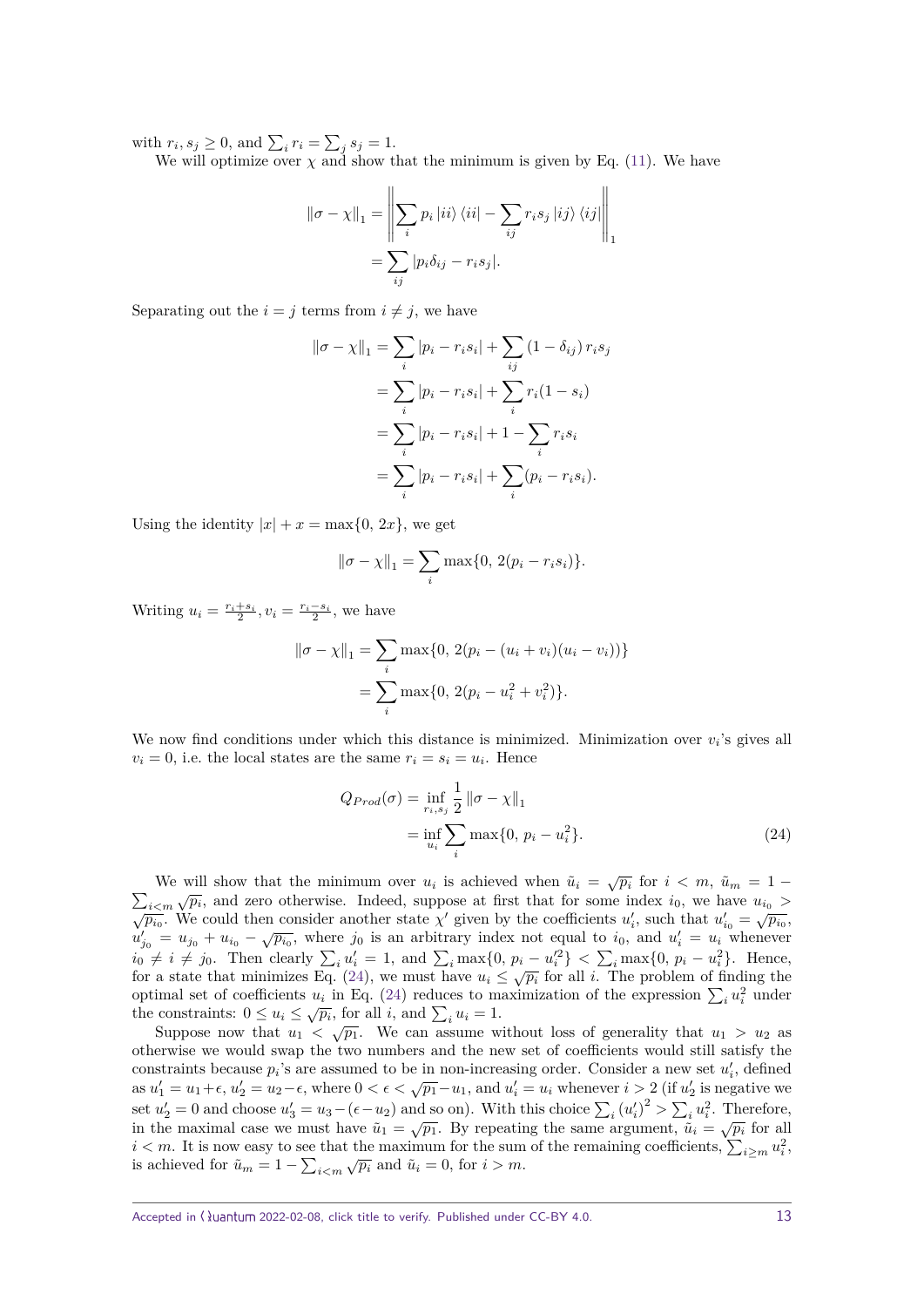Thus, Eq. [\(24\)](#page-12-0) becomes

$$
Q_{Prod}(\sigma) = p_m - \tilde{u}_m^2 + \sum_{i > m} p_i
$$

$$
= 1 - \sum_{i < m} p_i - \left(1 - \sum_{i < m} \sqrt{p_i}\right)^2,
$$

which completes the proof.

## <span id="page-13-0"></span>D Proof of Theorem [6](#page-7-2)

Let us first gather the tools necessary to prove Theorem [6.](#page-7-2) We shall repeatedly use the following fact to compute the trace norm of  $2 \times 2$  matrices.

<span id="page-13-1"></span>**Fact 8.** Suppose A is a  $2 \times 2$  *Hermitian matrix* 

$$
A = a_0 \mathbf{1} + a_x \sigma_x + a_y \sigma_y + a_z \sigma_z,
$$

*with*  $a_0, a_x, a_y, a_z \in \mathbb{R}$ *.* 

*Then*  $||A||_1 = 2 \max \{ |a_0|, \sqrt{a_x^2 + a_y^2 + a_z^2} \}$ 

We will use the inequality shown in the following lemma.

<span id="page-13-2"></span>**Lemma 9.** Let  $\psi$  be a pure state. Let  $\chi_S$  be a product state that is diagonal in the Schmidt basis  $of$   $\psi$ *.* Then

$$
d_T(\psi, \chi_S) \ge N(\psi) + \frac{1}{2}C_T(\psi).
$$

*Proof.* Let  $|\psi\rangle = \sum_i \sqrt{p_i} |ii\rangle$  be the Schmidt decomposition of  $\psi$ . Then  $\sigma = \sum_i p_i |ii\rangle \langle ii|$  is the closest classically-correlated state to  $\psi$  (see Theorem [4\)](#page-6-1). Let  $\chi_S = \sum_{ij} r_i s_j |ij\rangle \langle ij|$  be an arbitrary product state that is diagonal in the Schmidt basis of *ψ*. We show the inequality holds by direct computation.

By definition, the partial transpose distance is  $d_T(\psi, \chi_S) = \frac{1}{2} ||\psi^{T_B} - \chi_S^{T_B}||_1$ . Notice that  $\psi^{T_B}$ and  $\chi_{S}^{T_{B}}$  decompose into blocks  $\{\Pi_{ii} = |ii\rangle \langle ii|\}$  and  $\{\Pi_{ij} = |ij\rangle \langle ij| + |ji\rangle \langle ji|\}_{i \leq j}$ , so we can sum the contribution from each block. For the  $\Pi_{ii}$  blocks, we have

$$
\langle ii | \psi^{T_B} - \chi_S^{T_B} | ii \rangle = p_i - r_i s_i,
$$

so their total contribution to the norm is

$$
\sum_{i} \left\| \Pi_{ii} \left( \psi^{T_B} - \chi_S^{T_B} \right) \right\|_1 = \sum_{i} |p_i - r_i s_i|.
$$

For the  $\Pi_{ij}$  blocks, we obtain  $2 \times 2$  submatrices

$$
\Pi_{ij} \left( \psi^{T_B} - \chi_S^{T_B} \right) = \begin{pmatrix} -r_i s_j & \sqrt{p_i p_j} \\ \sqrt{p_i p_j} & -r_j s_i \end{pmatrix}
$$
  
= 
$$
- \left( \frac{r_i s_j + r_j s_i}{2} \right) \mathbf{1} + \sqrt{p_i p_j} \sigma_x - \left( \frac{r_i s_j - r_j s_i}{2} \right) \sigma_z.
$$

By Fact [8,](#page-13-1)

$$
\|\Pi_{ij} \left( \psi^{T_B} - \chi_S^{T_B} \right) \|_1 = 2 \max \left\{ \frac{r_i s_j + r_j s_i}{2}, \sqrt{p_i p_j + \left( \frac{r_i s_j - r_j s_i}{2} \right)^2} \right\}
$$
  

$$
\geq 2 \max \left\{ \frac{r_i s_j + r_j s_i}{2}, \sqrt{p_i p_j} \right\}.
$$

Accepted in ( $\lambda$ uantum 2022-02-08, click title to verify. Published under CC-BY 4.0. 14

 $\Box$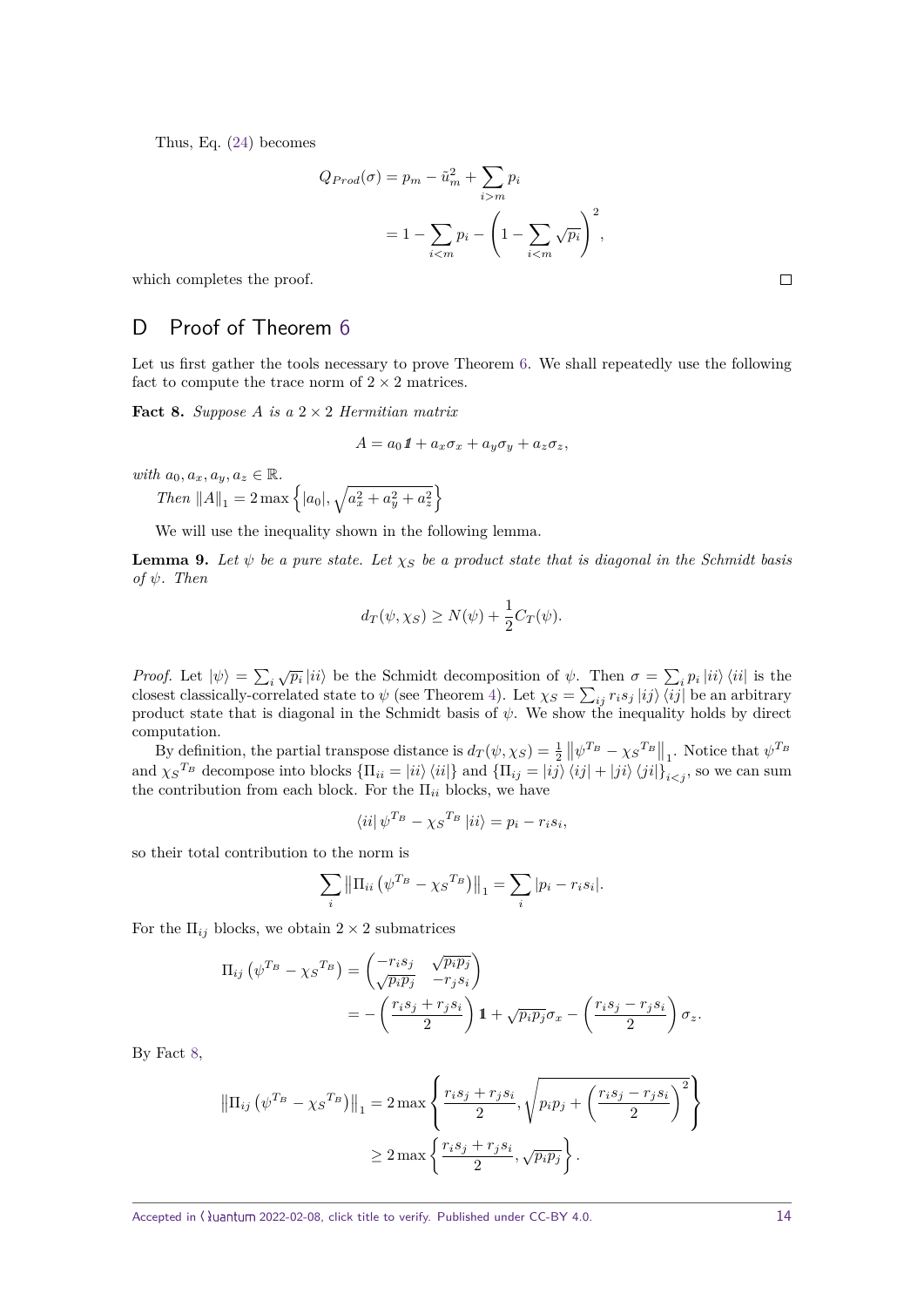The total norm reads

$$
\|\psi^{T_B} - \chi_S^{T_B}\|_1 = \sum_i \|\Pi_{ii} (\psi^{T_B} - \chi_S^{T_B})\|_1 + \sum_{i < j} \|\Pi_{ij} (\psi^{T_B} - \chi_S^{T_B})\|_1
$$
\n
$$
\geq \sum_i |p_i - r_i s_i| + \sum_{i < j} 2 \max \left\{ \frac{r_i s_j + r_j s_i}{2}, \sqrt{p_i p_j} \right\}
$$
\n
$$
= \sum_{ij} \delta_{ij} \left| \sqrt{p_i p_j} - \frac{r_i s_j + r_j s_i}{2} \right| + \sum_{ij} (1 - \delta_{ij}) \max \left\{ \frac{r_i s_j + r_j s_i}{2}, \sqrt{p_i p_j} \right\}. \tag{25}
$$

Let  $c_{ij} = \frac{r_i s_j + r_j s_i}{2}$ . Using the identity  $2 \max\{a, b\} = |a + b| + |a - b|$  inside the second sum, we have

$$
\|\psi^{T_B} - \chi^{T_B}\|_1 \ge \sum_{ij} \delta_{ij} |c_{ij} - \sqrt{p_i p_j}| + \sum_{ij} (1 - \delta_{ij}) \left( \frac{c_{ij} + \sqrt{p_i p_j}}{2} + \left| \frac{c_{ij} - \sqrt{p_i p_j}}{2} \right| \right)
$$
  

$$
= \sum_{ij} (1 + \delta_{ij}) \left| \frac{c_{ij} - \sqrt{p_i p_j}}{2} \right| + \sum_{ij} (1 - \delta_{ij}) \left( \frac{c_{ij} + \sqrt{p_i p_j}}{2} \right)
$$
  

$$
= \sum_{ij} (1 + \delta_{ij}) \left| \frac{c_{ij} - \sqrt{p_i p_j}}{2} \right| + \frac{1 - \sum_i r_i s_i}{2} + \frac{\left( \sum_i \sqrt{p_i} \right)^2 - 1}{2}
$$
  

$$
= \sum_{ij} \left| \frac{c_{ij} - \sqrt{p_i p_j}}{2} \right| + \sum_i \left| \frac{r_i s_i - p_i}{2} \right| + \frac{1 - \sum_i r_i s_i}{2} + \frac{\left( \sum_i \sqrt{p_i} \right)^2 - 1}{2}.
$$
 (26)

By direct computation, we have

$$
\|\psi^{T_B} - \sigma^{T_B}\|_1 = \left(\sum_i \sqrt{p_i}\right)^2 - 1,
$$
  

$$
\|\sigma^{T_B} - \chi_S^{T_B}\|_1 = \sum_i |r_i s_i - p_i| + 1 - \sum_i r_i s_i.
$$

We thus have

$$
\left\|\psi^{T_B} - \chi_S^{T_B}\right\|_1 \ge \left\|\psi^{T_B} - \sigma^{T_B}\right\|_1 + \frac{1}{2}\left\|\sigma^{T_B} - \chi_S^{T_B}\right\|_1 + \sum_{ij}\left|\frac{c_{ij} - \sqrt{p_i p_j}}{2}\right| - \frac{\left(\sum_i \sqrt{p_i}\right)^2 - 1}{2}.\tag{27}
$$

In the next step, we show that  $\sum_{ij} |c_{ij} - \sqrt{p_i p_j}| + 1 - (\sum_i \sqrt{p_i})^2 \ge 0$ . Since  $\sum_{ij} c_{ij} = 1$ , we have

$$
\sum_{ij} |c_{ij} - \sqrt{p_i p_j}| + 1 - \left(\sum_i \sqrt{p_i}\right)^2 = \sum_{ij} |c_{ij} - \sqrt{p_i p_j}| + \sum_{ij} c_{ij} - \sum_{ij} \sqrt{p_i p_j}
$$

$$
= \sum_{ij} |c_{ij} - \sqrt{p_i p_j}| + (c_{ij} - \sqrt{p_i p_j})
$$

$$
= \sum_{ij} 2 \max\{0, c_{ij} - \sqrt{p_i p_j}\}
$$

$$
\geq 0.
$$

For any  $\chi_S$  that is diagonal in the Schmidt basis, we therefore obtain

$$
d_T(\psi, \chi_S) \ge d_T(\psi, \sigma) + \frac{1}{2} d_T(\sigma, \chi_S).
$$

In the last step we note that the first term on the right-hand side is equal to  $N(\psi)$  and the second term is the upper bound on  $C_T(\psi)$  as the state  $\chi_S$  might not be the closest one to  $\sigma$ . This completes the proof.  $\Box$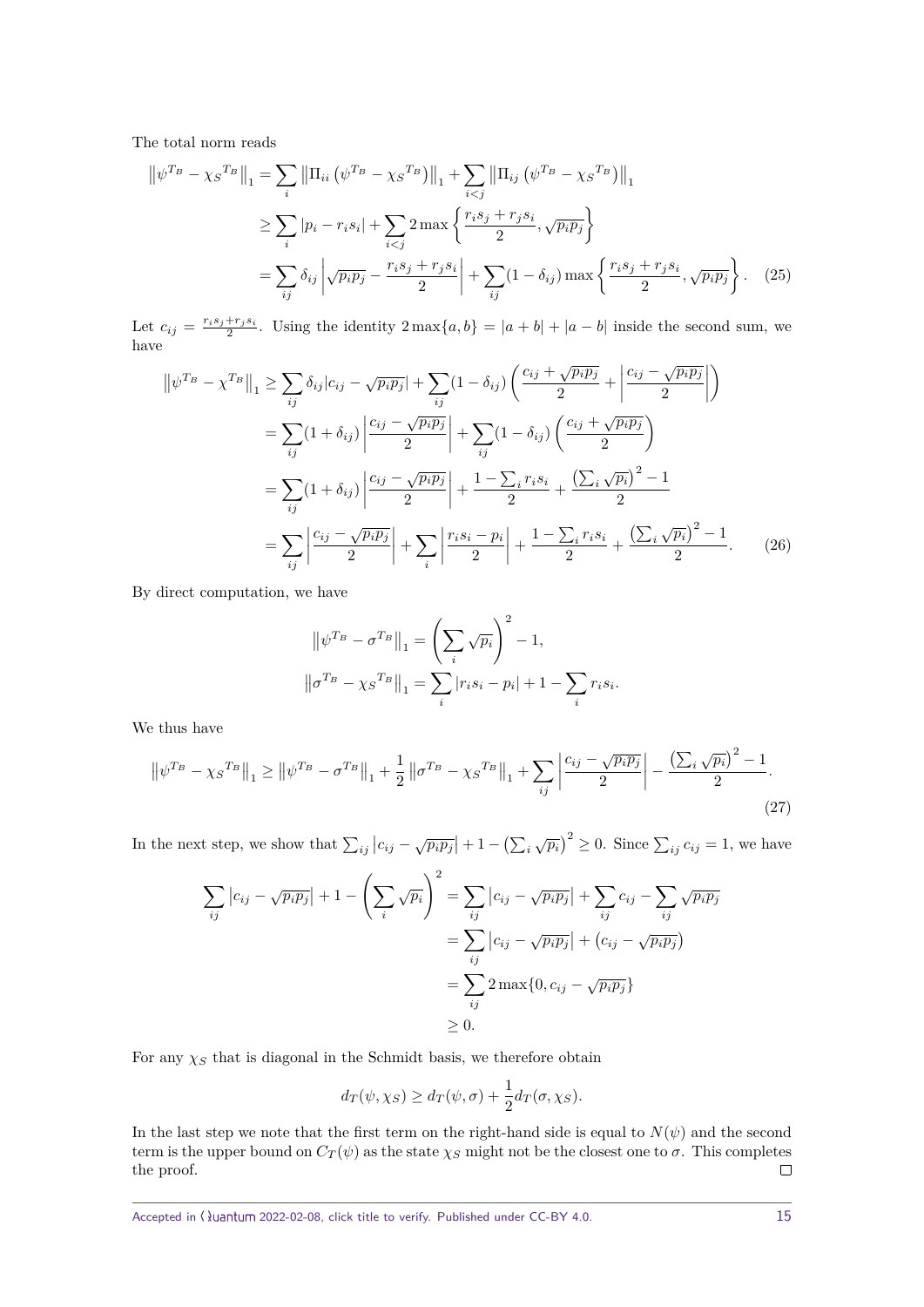We move to the main theorem.

**Theorem.** Let  $\psi$  be a pure state. Then

$$
I_T(\psi) \le N(\psi) + \frac{1}{2}C_T(\psi).
$$

*If ψ is maximally entangled, then we have equality.*

*Proof.* Let us write  $\psi$  in its Schmidt basis  $|\psi\rangle = \sum_i \sqrt{p_i} |ii\rangle$  and let us define

$$
m = \max \left\{ n \mid \sum_{i < n} \sqrt{p_i} \le 1 \right\}
$$
\n
$$
\chi = \left( \sum_{i < m} \sqrt{p_i} \mid i \rangle \langle i \mid + \left( 1 - \sum_{i < m} \sqrt{p_i} \right) \mid m \rangle \langle m \mid \right)^{\otimes 2}
$$
\n
$$
\sigma_0 = \sum_i p_i \mid ii \rangle \langle ii \mid. \tag{28}
$$

Recall that Theorem [4](#page-6-1) showed that  $\sigma_0$  is the closest classically-correlated state to  $\psi$  and Theorem [5](#page-7-1) showed that  $\chi$  is the closest product state to  $\sigma_0$ . We now prove a strict equality

<span id="page-15-0"></span>
$$
d_T(\psi, \chi) = d_T(\psi, \sigma_0) + \frac{1}{2} d_T(\sigma_0, \chi).
$$
 (29)

and the final inequality follows by noting that the state  $\chi$  might not be the closest product state to the pure state  $\psi$ .

First, notice that  $\psi^{T_B}$  decomposes as

$$
\psi^{T_B} = \sum_i p_i |ii\rangle\langle ii| + \sum_{i \neq j} \sqrt{p_i p_j} |ij\rangle\langle ji|,
$$

with blocks  $\{\Pi_{ii} = |ii\rangle\langle ii|\}$  and  $\{\Pi_{ij} = |ij\rangle\langle ij| + |ji\rangle\langle ji|\}_{i < j}$ . Furthermore,  $\chi$  is also diagonal in the basis  $\{|ij\rangle\}$ , and  $\chi^{T_B} = \chi$ . Thus to compute  $\|\psi^{T_B} - \chi^{T_B}\|_1$ , we can compute the contributions from each block, and then sum them all up.

First, we look at the  $\Pi_{ii}$  blocks. We have

$$
\langle ii | \left( \psi^{T_B} - \chi^{T_B} \right) | ii \rangle = p_i - \langle ii | \chi | ii \rangle
$$
  
= 
$$
\begin{cases} 0, & \text{for } i < m, \\ p_m - \left( 1 - \sum_{i < m} \sqrt{p_i} \right)^2, & \text{for } i = m, \\ p_i, & \text{for } i > m. \end{cases}
$$

Since  $\sqrt{p_m} > 1 - \sum_{i \le m} \sqrt{p_i}$  by the definition of *m*, we must have  $p_m - \left(1 - \sum_{i \le m} \sqrt{p_i}\right)^2 \ge 0$ . So the total contribution to the norm from the  $\Pi_{ii}$  blocks is

$$
\sum_{i} \left\| |ii\rangle\langle ii| \left( \psi^{T_B} - \chi^{T_B} \right) |ii\rangle\langle ii| \right\|_1 = \sum_{i \ge m} p_i - \left( 1 - \sum_{i < m} \sqrt{p_i} \right)^2.
$$

In the  $\Pi_{ij}$  blocks, we have the following sub-matrix

$$
\Pi_{ij} \left( \psi^{T_B} - \chi^{T_B} \right) = \begin{pmatrix} -\langle ij | \chi | ij \rangle & \sqrt{p_i p_j} \\ \sqrt{p_i p_j} & -\langle ji | \chi | ji \rangle \end{pmatrix}.
$$

Since  $\langle i j | \chi | i j \rangle$  depends on *i, j*, we look at each case individually.

•  $i < j < m$ : We have  $\langle ij | \chi | ij \rangle = \langle ji | \chi | ji \rangle = \sqrt{p_i p_j}$ , and hence  $\left\| \Pi_{ij} \left( \psi^{T_B} - \chi^{T_B} \right) \right\|_1 = 2 \sqrt{p_i p_j}$ .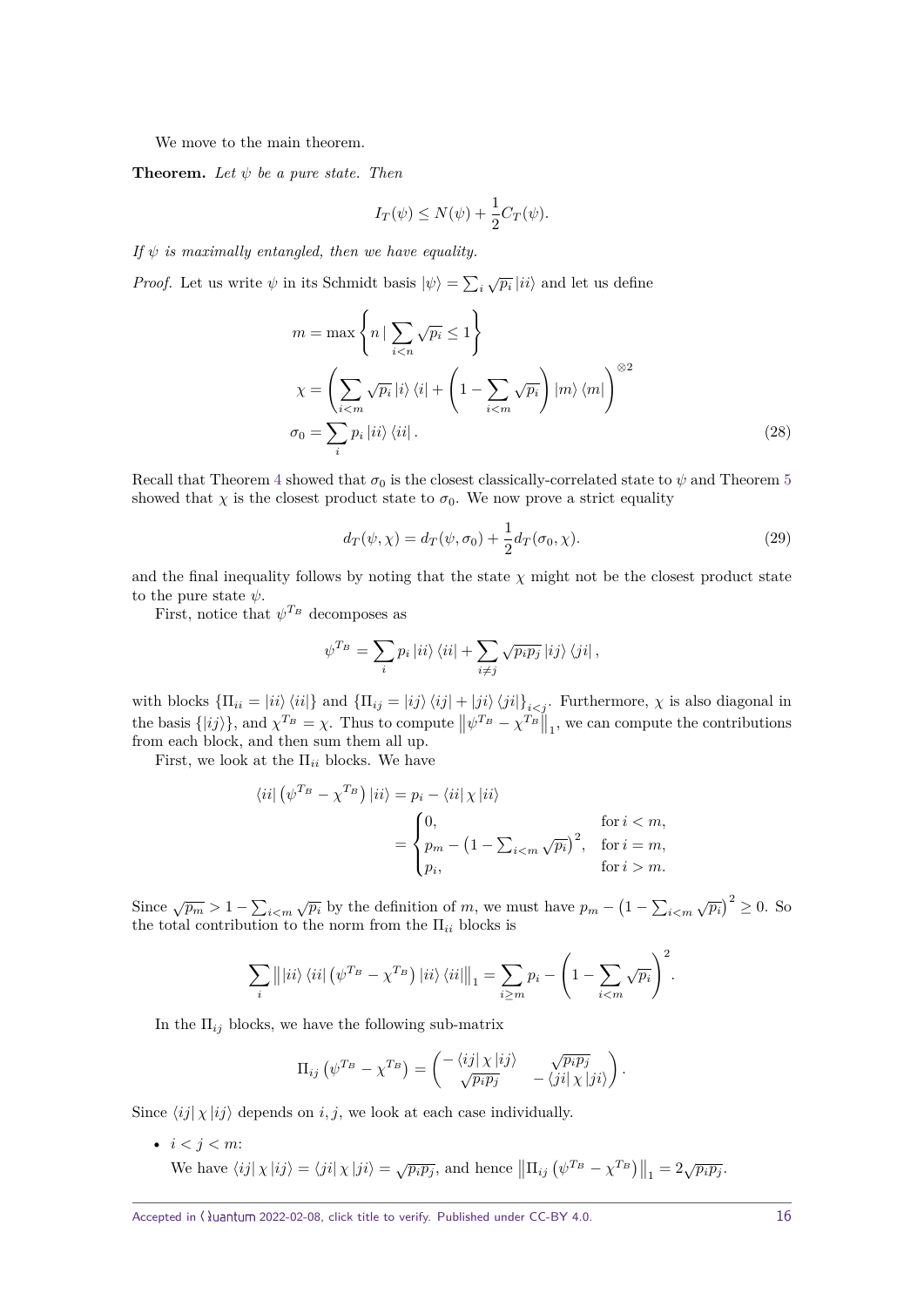•  $i < m, j = m$ :

We have  $\langle im | \chi | im \rangle = \langle mi | \chi | mi \rangle = \sqrt{p_i} (1 - \sum_{i \le m} \sqrt{p_i}).$  The  $\Pi_{im}$  sub-matrix reads

$$
\Pi_{im} \left( \psi^{T_B} - \chi^{T_B} \right) = \begin{pmatrix} -\sqrt{p_i} \left( 1 - \frac{\sum_{i < m} \sqrt{p_i}}{\sqrt{p_i p_m}} \right) & -\sqrt{p_i} \left( 1 - \frac{\sum_{i < m} \sqrt{p_i p_i}}{\sum_{i < m} \sqrt{p_i}} \right) \\ = \sqrt{p_i} \left( -\left( 1 - \frac{\sum_{i < m} \sqrt{p_i}}{\sqrt{p_m}} \right) & -\left( 1 - \frac{\sqrt{p_m}}{\sum_{i < m} \sqrt{p_i}} \right) \right) .\end{pmatrix}
$$

We get  $\left\| \Pi_{im} \left( \psi^{T_B} - \chi^{T_B} \right) \right\|_1 = 2\sqrt{p_i p_m}$ .

•  $i = m, j > m$ : We have  $\langle mj | \chi | mj \rangle = \langle jm | \chi | jm \rangle = 0$ . Thus

$$
\Pi_{mj} \left( \psi^{T_B} - \chi^{T_B} \right) = \begin{pmatrix} 0 & \sqrt{p_m p_j} \\ \sqrt{p_m p_j} & 0 \end{pmatrix},
$$

and  $\|\Pi_{mj} (\psi^{T_B} - \chi^{T_B})\|_1 = 2\sqrt{p_m p_j}$ .

•  $i > m, j > m$ :

We have 
$$
\langle ij | \chi | ij \rangle = \langle ji | \chi | ji \rangle = 0
$$
, and  $\left\| \Pi_{ij} \left( \psi^{T_B} - \chi^{T_B} \right) \right\|_1 = 2 \sqrt{p_i p_j}$ .

Summarizing, in all the cases we have  $\left\| \Pi_{ij} \left( \psi^{T_B} - \chi^{T_B} \right) \right\|_1 = 2\sqrt{p_i p_j}$ .

Therefore,

$$
\|\psi^{T_B} - \chi^{T_B}\|_1 = \sum_i \|\Pi_{ii} (\psi^{T_B} - \chi^{T_B})\|_1 + \sum_{i < j} \|\Pi_{ij} (\psi^{T_B} - \chi^{T_B})\|_1
$$
\n
$$
= \sum_{i \ge m} p_i - \left(1 - \sum_{i < m} \sqrt{p_i}\right)^2 + \sum_{i < j} 2\sqrt{p_i p_j}
$$
\n
$$
= 1 - \sum_{i < m} p_i - \left(1 - \sum_{i < m} \sqrt{p_i}\right)^2 + \sum_{i < j} 2\sqrt{p_i p_j}.
$$
\n(30)

Note that  $\sum_{i < j} 2\sqrt{p_i p_j} = 2d_T(\psi, \sigma_0)$  and  $1 - \sum_{i < m} p_i - (1 - \sum_{i < m} \sqrt{p_i})^2 = d_T(\sigma_0, \chi)$ . We therefore obtain Eq. [\(29\)](#page-15-0).

To prove equality for maximally entangled states, our strategy is to use the result of Lemma [9.](#page-13-2) It shows that the distance from  $\psi$  to a product state diagonal in the Schmidt basis is lower bounded by some combination of negativity and classical correlations in  $\psi$ . On the other hand, the theorem shows that the distance from  $\psi$  to its closest product state is upper bounded by the same combination of negativity and classical correlations. Accordingly, showing that the closest product state is diagonal in the Schmidt basis proves the anticipated equality.

We proceed as follows. Since  $\psi$  is maximally entangled, there exists local unitaries  $U, V$  such that  $(U \otimes V)\psi = \Phi$ , where  $|\Phi\rangle = \sum_i \frac{1}{\sqrt{i}}$  $\frac{d}{d}$  |ii<sup>i</sup>). The partial transpose distance is invariant under local unitaries, so we must have  $I_T(\psi) = I_T(\Phi)$ . Suppose  $\chi = \chi_A \otimes \chi_B$  is the closest product state to  $\Phi$ . Since  $(U \otimes U^*)\Phi = \Phi$  for any local unitary *U*, we perform operation  $U \otimes U^*$  that makes  $\chi_A = \sum_i a_i |i\rangle\langle i|$  diagonal in the Schmidt basis of  $\Phi$ . The closest product state written in the Schmidt basis now reads:

$$
\chi^{T_B} = \sum_{ijk} a_i b_{jk} |ij\rangle \langle ik|.
$$

We show a projective map  $\Pi$  that preserves the partial transposition of  $\Phi$ , dephases the closest product state in the Schmidt basis, and preserves the product structure. The contractivity of trace norm [\[44\]](#page-18-3) under positive trace-preserving maps then shows that the distance to  $\Phi$  cannot increase:

$$
I_T(\Phi) = \frac{1}{2} ||\Phi^{T_B} - \chi^{T_B}||_1 \ge \frac{1}{2} ||\Pi(\Phi^{T_B}) - \Pi(\chi^{T_B})||_1 = \frac{1}{2} ||\Phi^{T_B} - \Pi(\chi^{T_B})||_1.
$$
 (31)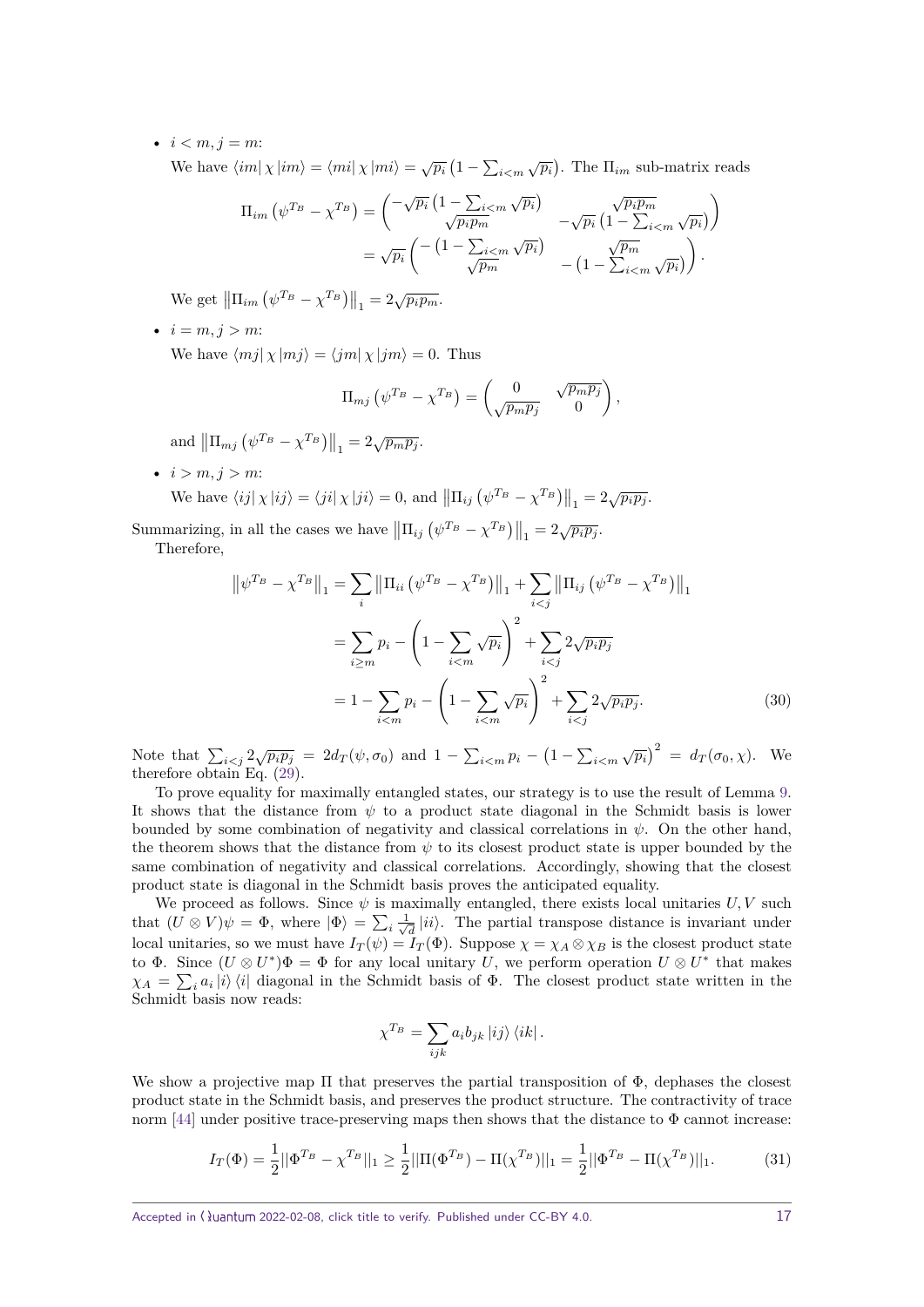Accordingly, there always exists a closest product state that is diagonal in the Schmidt basis.

The relevant projectors are as follows:  $\Pi_{ii} = |ii\rangle \langle ii|$  and  $\Pi_{ij} = |ij\rangle \langle ij| + |ji\rangle \langle ji|$ . Indeed the matrix  $\Phi^{T_B}$  is preserved by this operation whereas the product state remains product and is dephased:

$$
\sum_{i} \Pi_{ii}(\chi^{T_B}) + \sum_{i < j} \Pi_{ij}(\chi^{T_B}) = \left(\sum_{i} a_i \ket{i} \bra{i}\right) \otimes \left(\sum_{j} b_{jj} \ket{j} \bra{j}\right). \tag{32}
$$

This completes the proof.

 $\Box$ 

# **References**

- <span id="page-17-0"></span>[1] G. Adesso, T. R. Bromley, and M. Cianciaruso, [J. Phys. A: Math. Theor.](https://doi.org/10.1088/1751-8113/49/47/473001) 49, 473001 (2016).
- <span id="page-17-1"></span>[2] K. Jiráková, A. Černoch, K. Lemr, K. Bartkiewicz, and A. Miranowicz, [Phys. Rev. A](https://doi.org/10.1103/PhysRevA.104.062436) 104, [062436 \(2021\).](https://doi.org/10.1103/PhysRevA.104.062436)
- <span id="page-17-2"></span>[3] R. Horodecki, P. Horodecki, M. Horodecki, and K. Horodecki, [Rev. Mod. Phys.](https://doi.org/10.1103/RevModPhys.81.865) 81, 865 (2009).
- <span id="page-17-3"></span>[4] K. Modi, A. Brodutch, H. Cable, T. Paterek, and V. Vedral, [Rev. Mod. Phys.](https://doi.org/10.1103/RevModPhys.84.1655) 84, 1655 (2012).
- <span id="page-17-4"></span>[5] S. Virmani and M. Plenio, [Phys. Lett. A](https://doi.org/10.1016/s0375-9601(00)00157-2) 268, 31 (2000).
- <span id="page-17-5"></span>[6] A. Miranowicz and A. Grudka, [J. Opt. B: Quantum Semiclass. Opt.](https://doi.org/10.1088/1464-4266/6/12/009) 6, 542 (2004).
- <span id="page-17-6"></span>[7] K. Modi, T. Paterek, W. Son, V. Vedral, and M. Williamson, [Phys. Rev. Lett.](https://doi.org/10.1103/PhysRevLett.104.080501) 104, 080501 [\(2010\).](https://doi.org/10.1103/PhysRevLett.104.080501)
- <span id="page-17-7"></span>[8] V. Vedral, M. Plenio, M. Rippin, and P. Knight, [Phys. Rev. Lett.](https://doi.org/10.1103/PhysRevLett.78.2275) 78, 2275 (1997).
- <span id="page-17-8"></span>[9] E. Chitambar and G. Gour, [Rev. Mod. Phys.](https://doi.org/10.1103/RevModPhys.91.025001) 91, 025001 (2019).
- <span id="page-17-9"></span>[10] V. Vedral, M. Plenio, K. Jacobs, and P. Knight, Phys. Rev. A 56[, 4452 \(1997\).](https://doi.org/10.1103/PhysRevA.56.4452)
- <span id="page-17-10"></span>[11] A. Miranowicz and S. Ishizaka, Phys. Rev. A 78[, 032310 \(2008\).](https://doi.org/10.1103/PhysRevA.78.032310)
- <span id="page-17-11"></span>[12] S. Friedland and G. Gour, J. Math. Phys. 52[, 052201 \(2011\).](https://doi.org/10.1063/1.3591132)
- <span id="page-17-12"></span>[13] K. Życzkowski, P. Horodecki, A. Sanpera, and M. Lewenstein, [Phys. Rev. A](https://doi.org/10.1103/PhysRevA.58.883) 58, 883 (1998).
- [14] K. Życzkowski, Phys. Rev. A 60[, 3496 \(1999\).](https://doi.org/10.1103/PhysRevA.60.3496)
- <span id="page-17-14"></span>[15] G. Vidal and R. Werner, Phys. Rev. A 65[, 032314 \(2002\).](https://doi.org/10.1103/PhysRevA.65.032314)
- [16] M. Plenio, [Phys. Rev. Lett.](https://doi.org/10.1103/PhysRevLett.95.090503) **95**, 090503 (2005).
- <span id="page-17-13"></span>[17] J. Lee, M. Kim, Y. Park, and S. Lee, [J. Mod. Optic.](https://doi.org/10.1080/09500340008235138) 47, 2151 (2000).
- <span id="page-17-15"></span>[18] K. Audenaert, M. Plenio, and J. Eisert, [Phys. Rev. Lett.](https://doi.org/10.1103/PhysRevLett.90.027901) 90, 027901 (2003).
- <span id="page-17-16"></span>[19] S. Ishizaka, Phys. Rev. A 69[, 020301 \(2004\).](https://doi.org/10.1103/PhysRevA.69.020301)
- <span id="page-17-17"></span>[20] C. Eltschka and J. Siewert, [Phys. Rev. Lett.](https://doi.org/10.1103/PhysRevLett.111.100503) 111, 100503 (2013).
- <span id="page-17-18"></span>[21] T. R. Bromley, M. Cianciaruso, R. L. Franco, and G. Adesso, [J. Phys. A: Math. Theor.](https://doi.org/10.1088/1751-8113/47/40/405302) 47, [405302 \(2014\).](https://doi.org/10.1088/1751-8113/47/40/405302)
- <span id="page-17-19"></span>[22] W. Roga, D. Spehner, and F. Illuminati, [J. Phys. A: Math. Theor.](https://doi.org/10.1088/1751-8113/49/23/235301) 49, 235301 (2016).
- <span id="page-17-20"></span>[23] F. Paula, J. Montealegre, A. Saguia, T. R. de Oliveira, and M. Sarandy, [Europhys. Lett.](https://doi.org/10.1209/0295-5075/103/50008) 103, [50008 \(2013\).](https://doi.org/10.1209/0295-5075/103/50008)
- <span id="page-17-21"></span>[24] E. Rains, [IEEE Trans. Inf. Theory](https://doi.org/10.1109/18.959270) 47, 2921 (2001).
- <span id="page-17-22"></span>[25] E. Rains, [Phys. Rev. A](https://doi.org/10.1103/PhysRevA.60.179) **60**, 179 (1999).
- <span id="page-17-23"></span>[26] H. Fawzi, J. Saunderson, and P. A. Parrilo, [Found. Comp. Math.](https://doi.org/10.1007/s10208-018-9385-0) 19, 259 (2018).
- <span id="page-17-24"></span>[27] H. Fawzi and O. Fawzi, [J. Phys. A: Math. Theor.](https://doi.org/10.1088/1751-8121/aab285) 51, 154003 (2018).
- <span id="page-17-25"></span>[28] B. Regula, [J. Phys. A: Math. Theor.](https://doi.org/10.1088/1751-8121/aa9100) 51, 045303 (2017).
- <span id="page-17-26"></span>[29] G. Vidal and R. Tarrach, [Phys. Rev. A](https://doi.org/10.1103/PhysRevA.59.141) 59, 141 (1999).
- <span id="page-17-27"></span>[30] X. Wang and M. M. Wilde, [Phys. Rev. Lett.](https://doi.org/10.1103/PhysRevLett.125.040502) 125, 040502 (2020).
- <span id="page-17-28"></span>[31] X. Wang and M. M. Wilde, Phys. Rev. A 102[, 032416 \(2020\).](https://doi.org/10.1103/PhysRevA.102.032416)
- <span id="page-17-29"></span>[32] S. Hill and W. K. Wootters, [Phys. Rev. Lett.](https://doi.org/10.1103/physrevlett.78.5022) 78, 5022 (1997).
- <span id="page-17-30"></span>[33] D. Mundarain and J. Stephany, [arXiv:0712.1015 \[quant-ph\]](https://arxiv.org/abs/0712.1015) (2007).
- <span id="page-17-31"></span>[34] D. Girolami and G. Adesso, Phys. Rev. A 84[, 052110 \(2011\).](https://doi.org/10.1103/PhysRevA.84.052110)
- <span id="page-17-32"></span>[35] T. Debarba, T. O. Maciel, and R. O. Vianna, Phys. Rev. A 86[, 024302 \(2012\).](https://doi.org/10.1103/PhysRevA.86.024302)
- <span id="page-17-33"></span>[36] M. Ozawa, [Phys. Lett. A](https://doi.org/10.1016/s0375-9601(00)00171-7) **268**, 158 (2000).
- <span id="page-17-34"></span>[37] M. Piani, Phys. Rev. A **86**[, 034101 \(2012\).](https://doi.org/10.1103/PhysRevA.86.034101)
- <span id="page-17-35"></span>[38] C. Helstrom, *Quantum detection and estimation theory* (Academic Press, New York, 1976).
- <span id="page-17-36"></span>[39] B. M. Terhal, D. P. DiVincenzo, and D. W. Leung, [Phys. Rev. Lett.](https://doi.org/10.1103/PhysRevLett.86.5807) 86, 5807 (2001).